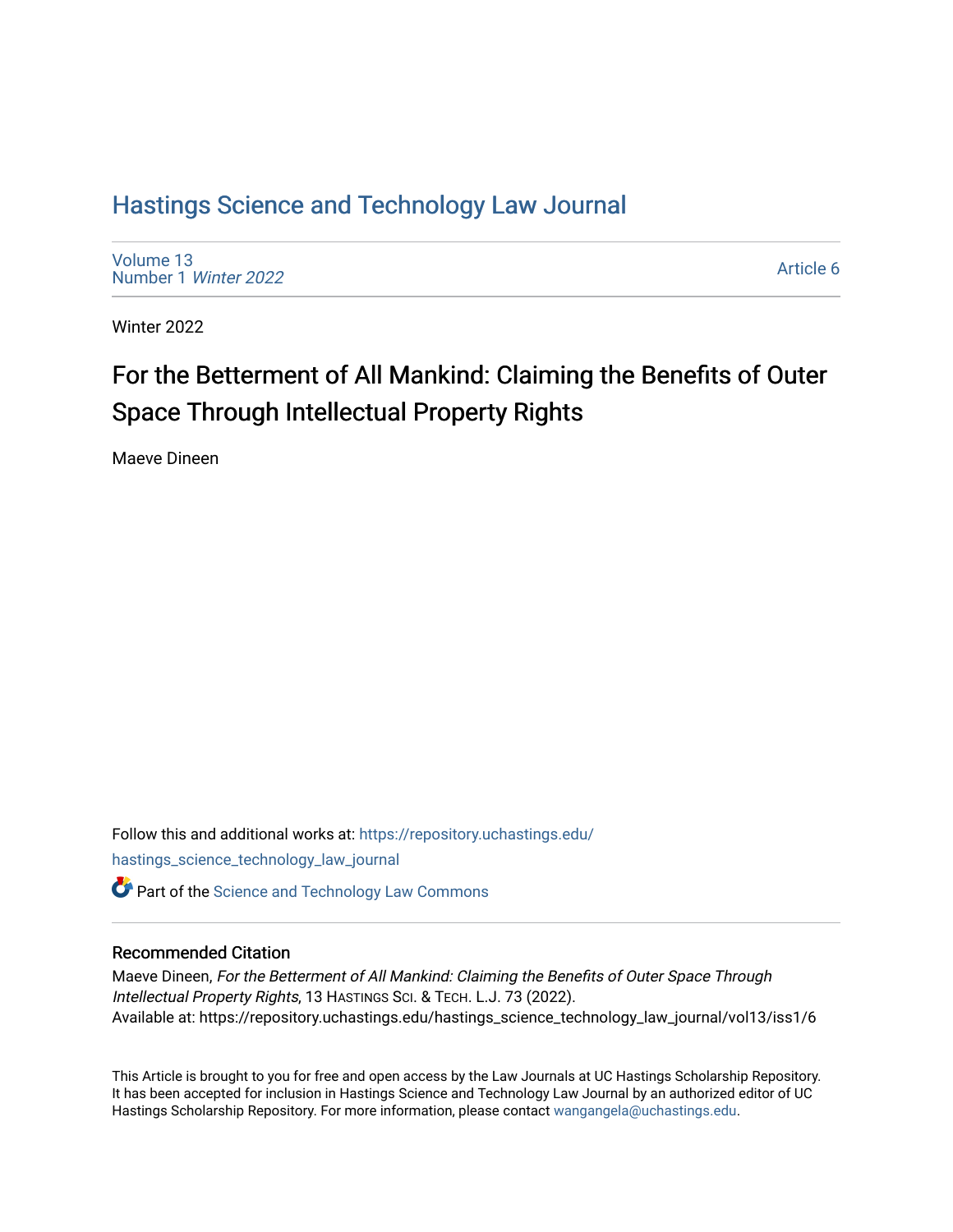# For the Betterment of All Mankind: Claiming the Benefits of Outer Space Through Intellectual Property Rights

MAEVE DINEEN\*

# **TABLE OF CONTENTS**

| I.  |                                                                     |                                                              |  |
|-----|---------------------------------------------------------------------|--------------------------------------------------------------|--|
| Π.  |                                                                     |                                                              |  |
|     |                                                                     |                                                              |  |
|     |                                                                     | B. The United States and its Treaty Obligations Under Space  |  |
|     |                                                                     |                                                              |  |
|     |                                                                     |                                                              |  |
|     |                                                                     |                                                              |  |
| Ш.  |                                                                     |                                                              |  |
|     |                                                                     |                                                              |  |
|     | $\mathbf{B}$ .                                                      | Incentives to Invent and the Creation of New Technology 84   |  |
|     |                                                                     |                                                              |  |
| IV. | Private Companies, the Developing World, and the Final Frontier. 86 |                                                              |  |
|     |                                                                     |                                                              |  |
|     |                                                                     | B. Emerging Space Programs and the Benefits of Exploration90 |  |
|     |                                                                     |                                                              |  |
| V.  |                                                                     |                                                              |  |
| D.  |                                                                     |                                                              |  |
|     |                                                                     |                                                              |  |

<sup>\*</sup> J.D. May 2021, Case Western Reserve University School of Law. The author would like to thank Professor Emeritus Jonathan L. Entin for his guidance and support during the drafting and publication of this article. The author would also like to thank her family for their unending love and support.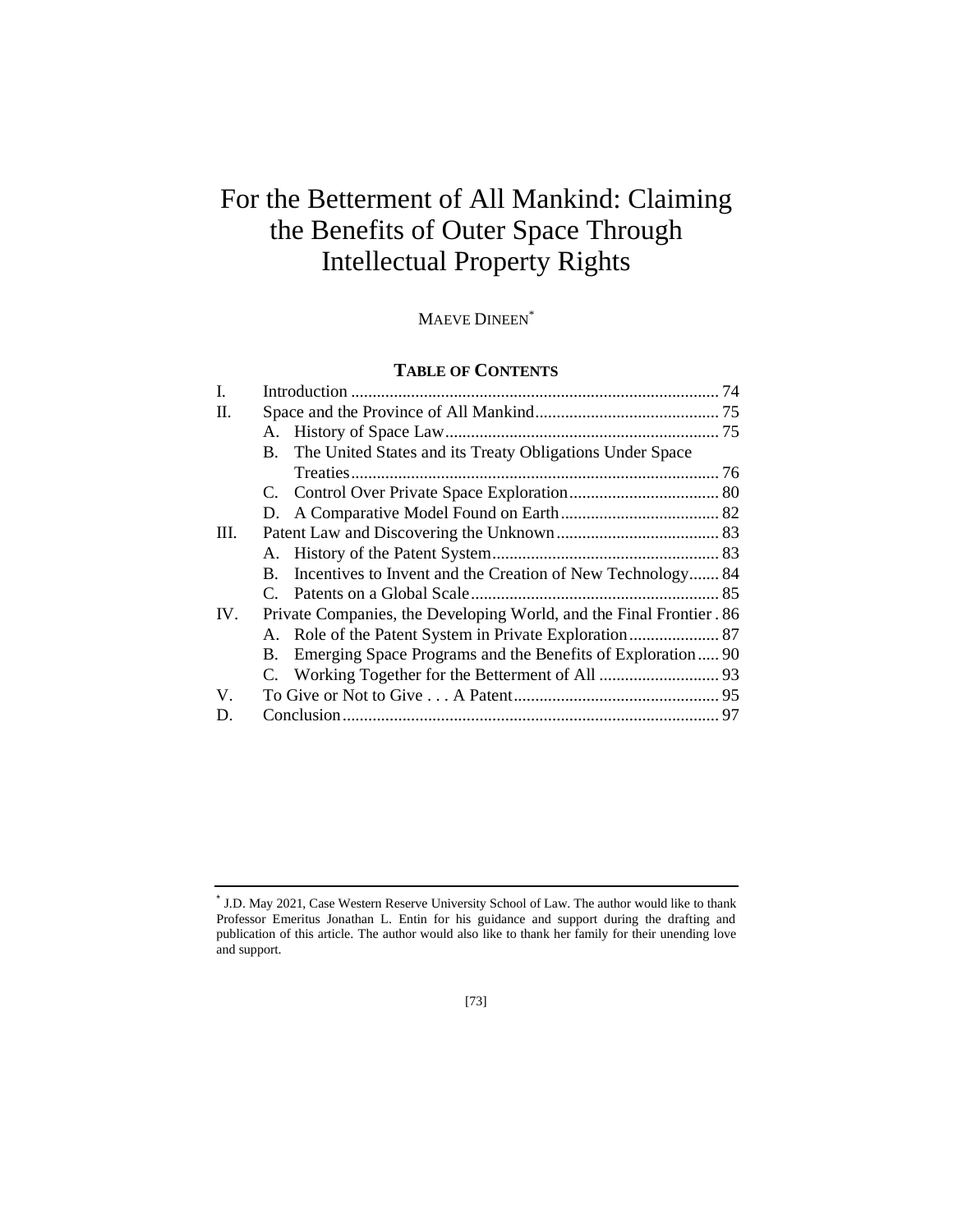#### **I. Introduction**

When humans first began to reach for the stars in the  $1950s$ ,<sup>1</sup> the world powers entered treaties that articulated the goals of space exploration. Those countries vowed that space exploration would benefit every country and recognized the interests and participation of the developing world.<sup>2</sup> But space exploration has changed in the past sixty years. When the space race first began, only a few national programs were capable of exploring beyond Earth's atmosphere. The space race was more focused on national prestige and less on economic returns. Now, however, private businesses seem to be the next step in space exploration, and developing countries are looking to space programs as a mode of economic development.<sup>3</sup> The patent system plays an important role in how the next era of space exploration will progress. Private entities look to commercial benefits from this exploration and research, and the patent system offers valuable protection for investments made by private businesses. $4$  With this new driver in space exploration, an issue that arises is how to resolve the conflict between international space principles, which declare outer space the province of all mankind, and the patent system, which gives exclusionary rights to the inventor who makes a new discovery.

Already, there is debate over who can claim property rights to minerals mined from the moon and other celestial bodies.<sup>5</sup> Despite the assertion that the Outer Space Treaty designated outer space as a "common area," the United States has passed legislation that allows private companies to gain property interests in outer-space minerals.<sup>6</sup> This seems to undermine the concept of outer space as the province of all mankind and negatively impacts countries that lack the resources or ability to mine celestial bodies. As developing countries create space programs and partner with other nations,

<sup>1.</sup> *See* Jacob M. Harper, *Technology, Politics, and the New Space Rule: The Legality and Desirability of Bush's National Space Policy under the Public and Customary International Laws of Space,* 8 CHI. J. OF INT'L L. 681, 682 (2008).

<sup>2.</sup> TOSAPORN LEEPUENGTHAM, THE PROTECTION OF INTELLECTUAL PROPERTY RIGHTS IN OUTER SPACE ACTIVITIES, 16-29 (Edward Elgar Pub. Limited, 2017).

<sup>3.</sup> *See* Lori Garver, *SpaceX Could Save NASA and the Future of Space Exploration*, THE HILL (Feb. 8, 2018, 6:00 PM), *https://thehill.com/opinion/technology/372994-spacex-could-save-nasaand-the-future-of-space-exploration. See also* Akshat Rathi, *Poor Countries Want Space Programs More Than Rich Ones Do*, ARS TECHNICA (Nov. 11, 2013, 8:47 AM), https://arstechnica.com/science/2013/11/poor-countries-want-space-programs-more-than-richones-do/.

<sup>4.</sup> *See* Richard D. Nelson & Roberto Mazzoleni, *Economic Theories About the Costs and Benefits of Patents, in* INTELLECTUAL PROPERTY RIGHTS AND THE DISSEMINATION OF RESEARCH TOOLS IN MOLECULAR BIOLOGY: SUMMARY OF A WORKSHOP HELD AT THE NATIONAL ACADEMY OF SCIENCES, 17-27 (National Research Council, 1996).

<sup>5.</sup> LEEPUENGTHAM, *supra* note 2, at 21.

<sup>6.</sup> *See* U.S. Commercial Space Launch Competitiveness Act, PUB. L. NO. 114-90, 129 STAT. 704 (2015) (codified as amended at 51 U.S.C. § 10101).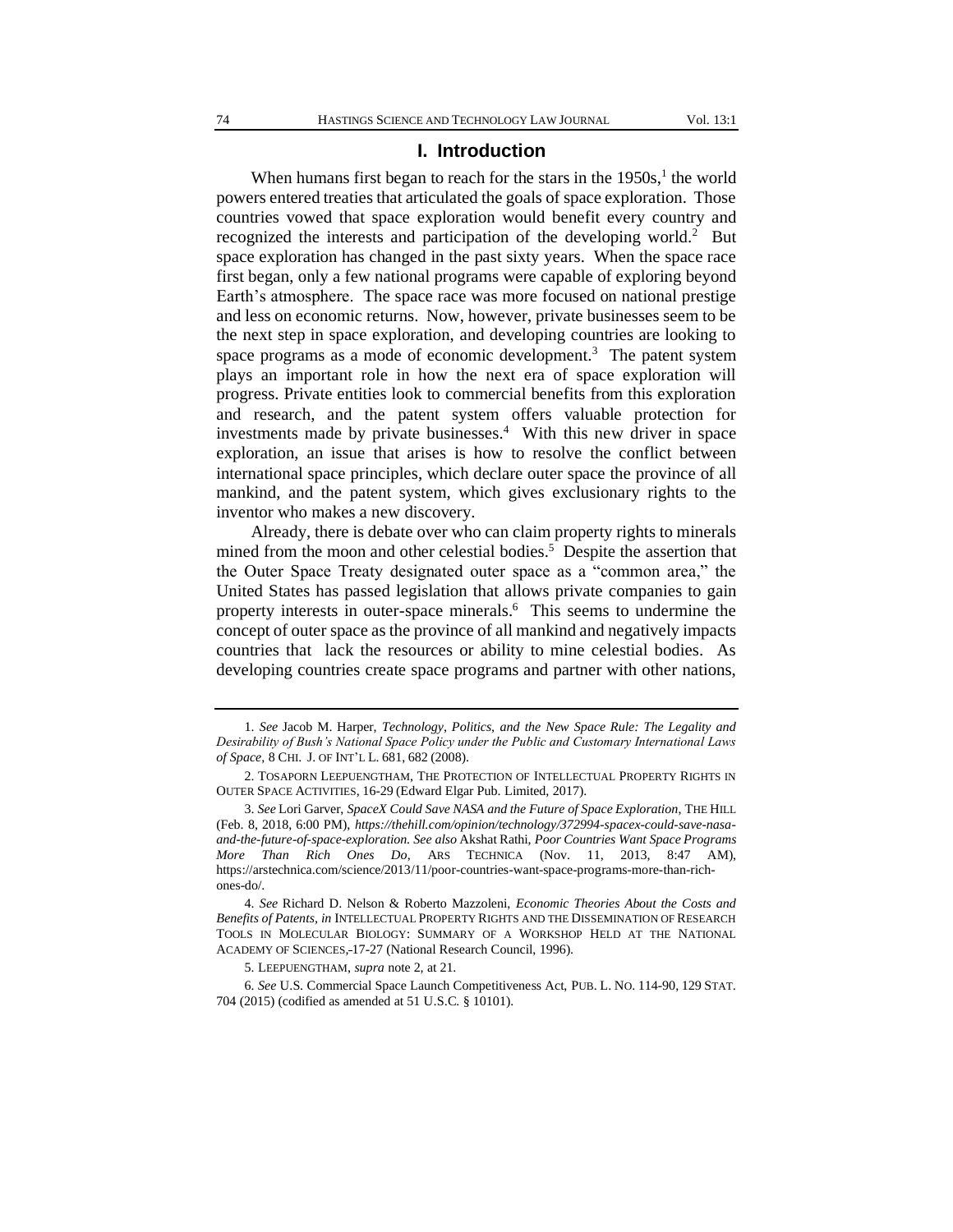this conflict may be less concerning because economically challenged countries may have the opportunity to collect minerals from the moon. But, perhaps an even more important question is whether a country can and should give an inventor exclusionary rights to an invention derived from outer-space resources. Imagine a laboratory on a private space station where the scientists are engaged in revolutionary research. The scientists on board are running a series of experiments on natural resources collected from outer space. Using these space materials and the microgravity environment, these scientists can conduct experiments that would be impossible on Earth. And because of this research, the privately employed scientists discover the cure for cancer. Should these inventors receive a patent that will prevent other scientists, organizations, and nations from conducting the same experiment and reaping the benefits that the outer-space materials and environment provide?

This Article addresses how exclusionary patent rights for inventions derived from the research and natural resources of outer space conflict with the status of space as a "common area." Part I describes the international treaties governing the exploration of outer space and the principles governing this exploration. Part II discusses patent law and the international intellectual property treaties that govern patent law. Part III describes the role of private companies in space exploration and the benefits of space exploration to developing countries. Part IV provides a possible solution for promoting private exploration while also honoring the principles governing outer space exploration.

# **II. Space and the Province of All Mankind**

The purpose and theories behind a national and international patent system do not always align with the goals and ideals of international space law. While the patent system emphasizes individual property rights, international agreements concerning the exploration of outer space emphasize that space is for the betterment of all mankind and that no one person, or one nation, owns the resources of space.

# **A. History of Space Law**

The Soviet Union's launch of Sputnik in 1957 started the exploration and exploitation of outer space.<sup>7</sup> As space programs developed and outer space activities increased, the global community recognized the need for international treaties to regulate these activities.<sup>8</sup> The Outer Space Treaty of 1967 was the first international treaty that established regulations in the

<sup>7.</sup> LEEPUENGTHAM, *supra* note 2, at 1.

<sup>8.</sup> *See* U.N. OFF. FOR OUTER SPACE AFF., *Space Law Treaties and Principles*, https://www.unoosa.org/oosa/en/ourwork/spacelaw/treaties.html (last visited Oct. 1, 2020).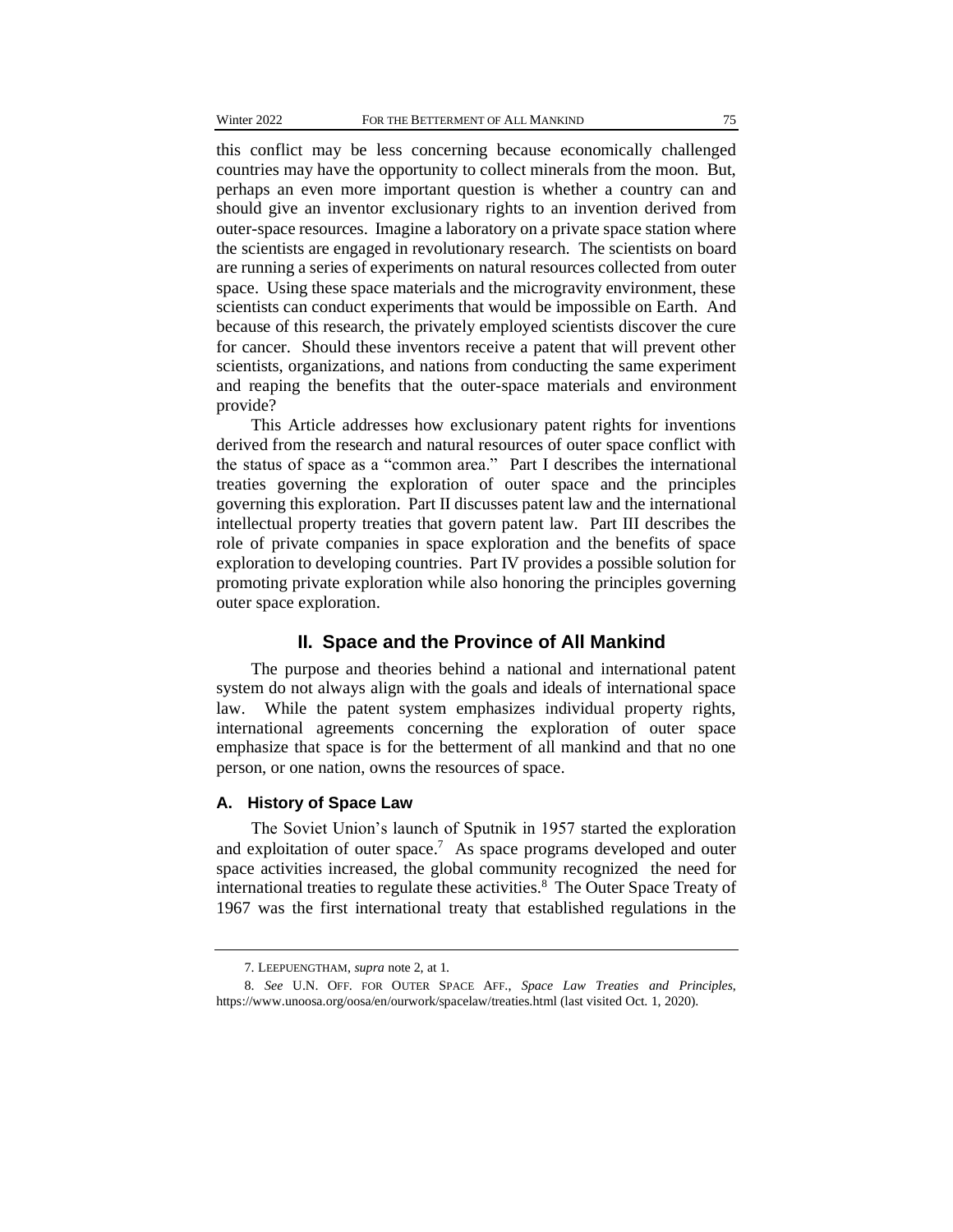space law realm.<sup>9</sup> This treaty outlined several principles of space law designed to guide the conduct of countries exploring and utilizing the resources found in outer space.<sup>10</sup> Importantly, Article I of the Outer Space Treaty states that "[t]he exploration and use of outer space . . . shall be carried out for the benefit and in the interests of all countries, irrespective of their degree of economic or scientific development and shall be the province of all mankind."<sup>11</sup> Under international law, once a state ratifies a treaty or international agreement, the treaty imposes an obligation on the state to "carry out the agreement in good faith."<sup>12</sup>

Following the Outer Space Treaty, other international agreements were ratified to further explain the provisions and principles found in the 1967 agreement.<sup>13</sup> For example, the Registration Convention of 1975 reaffirmed previous international agreements that gave individual states responsibility over national activities where objects were launched from that State's territory into outer space.<sup>14</sup> The UN has passed a series of resolutions emphasizing the importance of international cooperation on "an equitable and mutually acceptable basis" and that a particular focus should be given to the benefits experienced by developing countries from international cooperation conducted with "more advanced space capabilities."<sup>15</sup> An important focus of this discussion is to what extent these international agreements ensure that space programs explore and utilize outer space for the benefit of all mankind.

## **B. The United States and its Treaty Obligations Under Space Treaties**

Article II of the Outer Space Treaty states that "[o]uter space, including the moon and other celestial bodies, is not subject to national appropriation by claim of sovereignty, by means of use or occupation, or by any other means."<sup>16</sup> The United States signed the Outer Space Treaty in January 1967

<sup>9.</sup> LEEPUENGTHAM, *supra* note 2, at 12.

<sup>10.</sup> *See* G.A. Res. 2222 (XXI), at 13 (Dec. 19, 1966); *see also Space Law Treaties and Principles*, U.N. OFF. FOR OUTER SPACE AFF, https://www.unoosa.org/oosa/en/ourwork/spacelaw/treaties.html (last visited Oct. 1, 2020).

<sup>11.</sup> G.A. Res. 2222 (XXI), *supra* note 10, at art. 1.

<sup>12.</sup> Martin A. Rogoff, *The International Legal Obligations of Signatories to an Unratified Treaty*, 32 ME. L. REV. 263, 268-69 (1980).

<sup>13.</sup> LEEPUENGTHAM, *supra* note 2, at 12. *See* Agreement Governing the Activities of States on the Moon and Other Celestial Bodies, Dec. 5, 1979, 1363 U.N.T.S. 3 (entered into force July 11, 1984), *See also* G.A. Res. 2345 (XXII), at 5 (Dec. 19, 1967).

<sup>14.</sup> G.A. Res. 3235 (XXIX), U.N. OFF. FOR OUTER SPACE AFF., https://www.unoosa.org/oosa/en/ourwork/spacelaw/treaties/introregistration-convention.html

<sup>15.</sup> G.A. Res. 51/122, U.N. OFF. FOR OUTER SPACE AFF., https://www.unoosa.org/oosa/en/ourwork/spacelaw/principles/space-benefits-declaration.html.

<sup>16.</sup> G.A. Res. 2222 (XXI), *supra* note 10.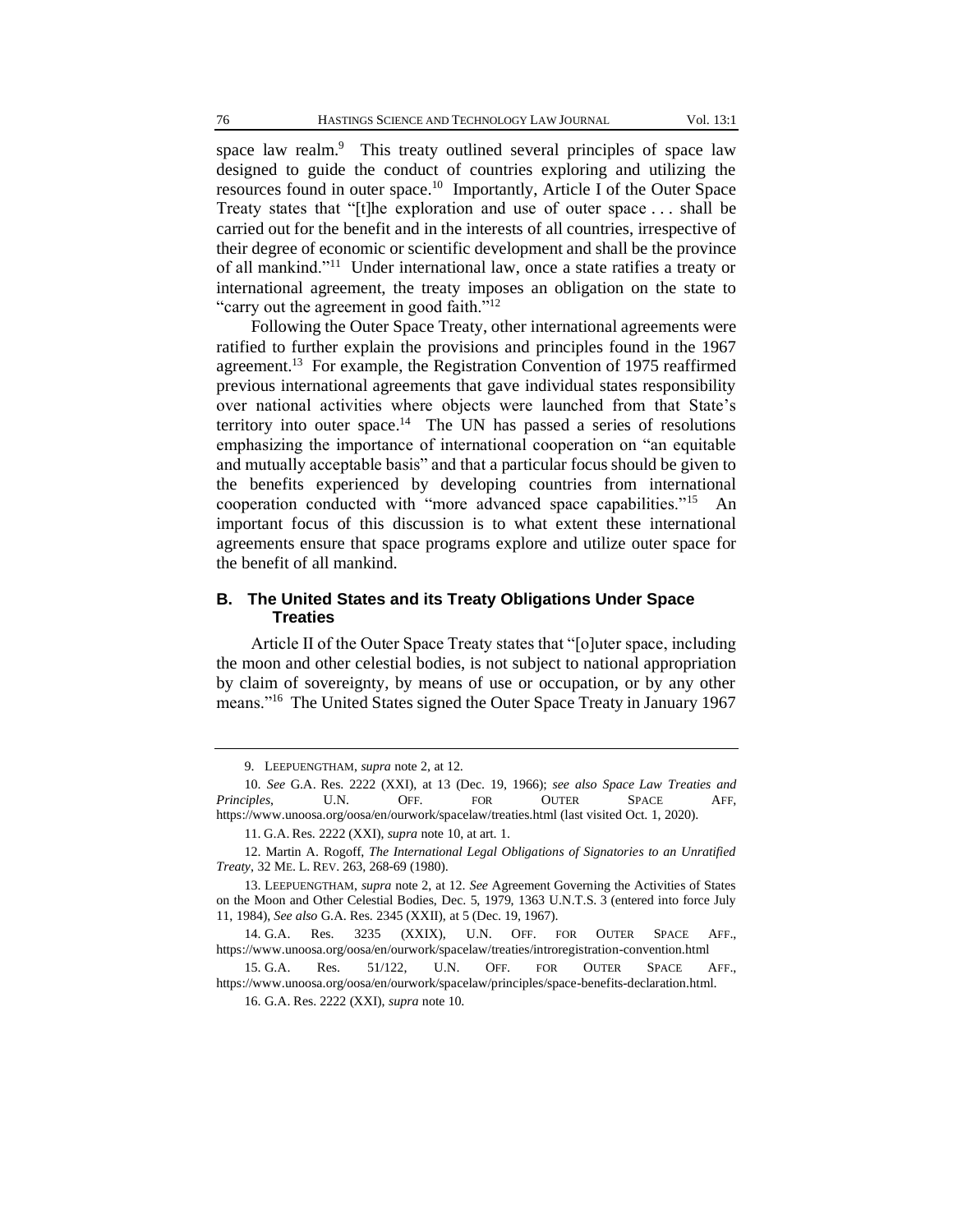and ratified the treaty in October  $1967<sup>17</sup>$  Under international law principles, once the United States ratified the Outer Space Treaty, the United States became obligated to "carry out the agreement in good faith."<sup>18</sup> Notably, the Outer Space Treaty does not discuss private entities or the resources found on the moon or other celestial bodies. The absence of a reference to private entities might mean that this treaty does not control the conduct of private actors and that the United States would only violate the treaty if the country itself made a sovereignty claim. If true, then there is neither a law preventing private companies from claiming space resources nor an obligation for private companies to share the resources collected from outer space.

Adopted in 1979, the UN Treaty known as the "Moon Agreement" states that the "moon and its natural resources are the common heritage of mankind."<sup>19</sup> The agreement specifies that no governmental or nongovernmental organization can claim the surface, subsurface, or other natural resources of the moon as property.<sup>20</sup> This agreement reflects Article II of the Outer Space Treaty, which states that "[o]uter space, including the moon and other celestial bodies, is not subject to national appropriation by claim of sovereignty."<sup>21</sup> Therefore, the Moon Agreement "closes a loophole" present in the Outer Space Treaty by "banning ownership of any extraterrestrial property by any organization or private person."<sup>22</sup> If followed, the Moon Agreement could impose obligations on private companies within the United States and, under other international agreements, may make the United States government liable for these private entities' noncompliance with the Moon Agreement provisions. However, unlike the Outer Space Treaty, the United States did not sign or ratify the Moon Agreement.<sup>23</sup> With only eleven signatories and a total of eighteen ratifying parties, this treaty is considered a failure of international law as the ratifying parties "are minor players in space exploration."<sup>24</sup>

<sup>17.</sup> *Id.*

<sup>18.</sup> Rogoff, *supra* note 12 at 269 ("Once a treaty is ratified and does enter into force, the principle *pacta sunt servanda* imposes the obligation on the parties to carry out the agreement in good faith."); *see Vienna Convention on the Law of Treaties Signed at Vienna 23 May 1969*, DEP'T OF LEGAL SERV. (Jan. 27, 1980),

https://www.oas.org/legal/english/docs/Vienna%20Convention%20Treaties.htm.

<sup>19.</sup> LEEPUENGTHAM, *supra* note 13.

<sup>20</sup>*. Id.*

<sup>21.</sup> G.A. Res. 2222 (XXI), *supra* note 10.

<sup>22.</sup> Michael Listner, *The Moon Treaty: failed international law or waiting in the shadows?*, THE SPACE REV. (Oct. 24, 2011), https://www.thespacereview.com/article/1954/1.

<sup>23.</sup> Listner *supra* note 22.

<sup>24</sup>*. Id*.; *See* Elizabeth Howell, *Who Owns the Moon? Space Law & Outer Space Treaties*, SPACE.COM (Oct. 27, 2017), https://www.space.com/33440-space-law.html; *See* Status of Treaties: Agreement governing the Activities of States on the Moon and Other Celestial Bodies, United Nations Treaty Collection (Oct. 30, 2020),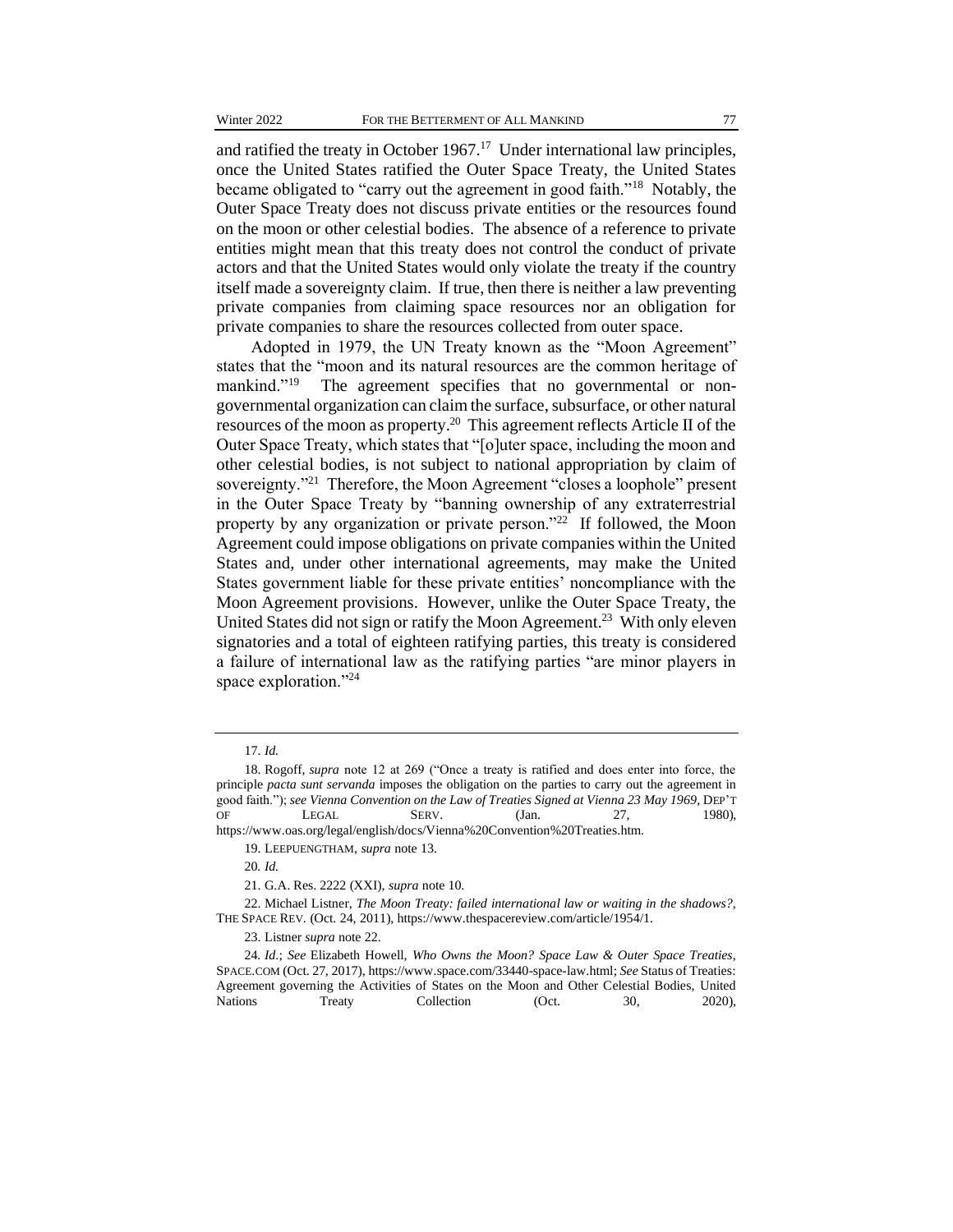In addition, Article I of the Outer Space Treaty states that "exploration and use of outer space . . . shall be carried out for the benefit and in the interests of all countries  $\dots$  and shall be the province of all mankind."<sup>25</sup> There is not a consensus about the requirements and limits of this provision.<sup>26</sup> One view is that, unlike the Moon Agreement's "Common Heritage Principle" which requires "the exploiter to share any benefit with all states," the Outer Space Treaty's "Province Principle" only grants "the freedom of access to natural resources in outer space and its celestial bodies on an equal basis." $27$  Another view is that these provisions are "equivalent and interchangeable terms,"<sup>28</sup> so the Outer Space Treaty also requires the sharing of benefits with other states. However, because the Moon Agreement uses both of these terms in different provisions, it is unlikely that the Common Heritage Principle and the Province Principle were meant to be used interchangeably.<sup>29</sup>

Even if the Outer Space Treaty's Province Principle cannot import definitions from the Moon Agreement, Article II of the Outer Space Treaty "establish[es] that space is *res communis*, a 'common area.'"<sup>30</sup> Therefore, states are prevented from appropriating the area and "all states have the right to use the area."<sup>31</sup> Because all states have a right to use outer space, "[s] tates are 'bound to refrain from any acts which might adversely affect the use of the [common area]."<sup>32</sup> While this treaty establishes space as an area that is available for use by all nations, individuals can still protect "personal rights in tangible property."<sup>33</sup> So how does this affect intangible property rights? There is an important distinction "between use *of* objects *in* exploiting an area that is *res communis* and uses *of* an area that is *res communis*."<sup>34</sup> Looking back to the cure-for-cancer hypothetical, a patent on the method for using outer-space materials in the micro-gravity environment would prevent others from using an area that is *res communis*. 35

29*. Id.*

30. Tim Smith, *A Phantom Menace – Patents and the Communal Status of Space*, 24 VICTORIA U. WELLINGTON L. REV. 545, 550 (2003).

31. *Id*. at 554.

32. Smith, *supra* note 30, at 554.

33. *Id.* at 555.

34. Smith, *supra* note 30, at 555.

35. *Id*. at 556, (It appears strongly arguable that certain patents involve the grant of a personal property right in the *use* of space. Consider a patent for "a method for producing magnetostrictive material, a particular type of "smart material". Intrinsic to the process over which the patent is

https://treaties.un.org/Pages/ViewDetails.aspx?src=IND&mtdsg\_no=XXIV-2&chapter=24&clang=\_en.

<sup>25.</sup> G.A. Res. 2222 (XXI), *supra* note 10.

<sup>26.</sup> LEEPUENGTHAM, *supra* note 2, at 21.

<sup>27</sup>*. Id.*

<sup>28</sup>. *Id.* at 26.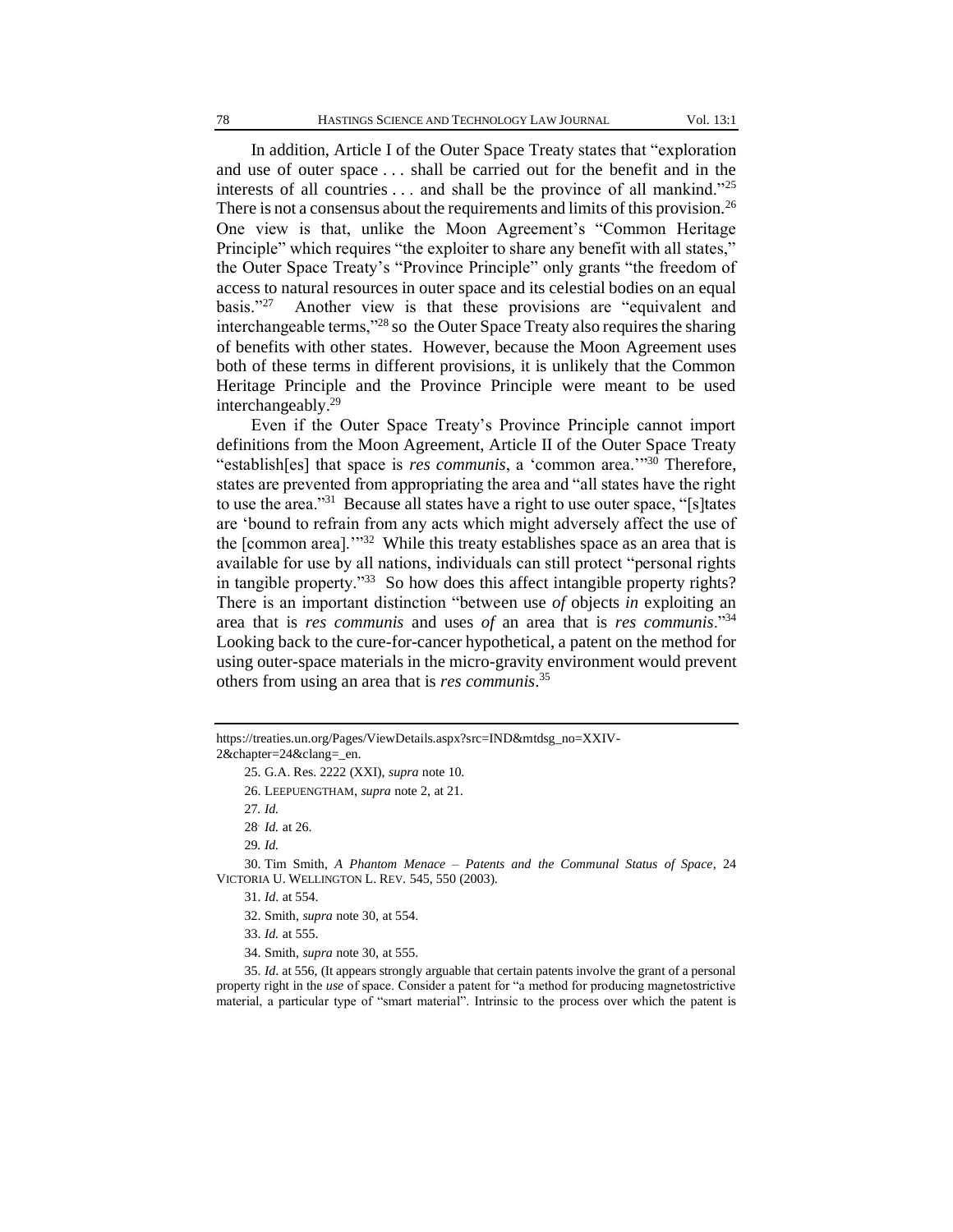The interpretation of the Province Principle can be taken one step further. By looking to Articles I(I) and I(II) of the Outer Space Treaty in combination, the Province Principle "proclaims outer space as a *res communis*, where all states can freely and equally access its resources regardless of their technological capability and contribution to the exploitation."<sup>36</sup> This suggests that countries that ratified this treaty have an obligation to share all information, and all technology to access this information, with countries that do not have the capability to explore and utilize outer space. However, others argue that the Province Principle is "not intended to be *legally* binding, but rather imposes only a *moral* obligation upon states."<sup>37</sup> This proposition is supported by the lack of description or elaboration on how space exploration is to benefit all countries or how to share these benefits. $38$ 

Despite these international agreements, the United States passed the Commercial Space Launch Competitiveness Act ("Space Act") in 2015.<sup>39</sup> This act permits U.S. citizens to mine and own resources from asteroids.<sup>40</sup> Although the Space Act reiterates that the United States does not "assert sovereignty . . . or jurisdiction over, or the ownership of, any celestial body,"<sup>41</sup> scholars are divided on whether the Space Act is in conflict with international agreements prohibiting states from claiming sovereignty over natural resources and other materials that are found in outer space.<sup>42</sup> One

40. U.S. Commercial Space Launch Competitiveness Act, *supra* note 6, at § 51303 ("A United States citizen engaged in commercial recovery of an asteroid resource or a space resource under this chapter shall be entitled to any asteroid resource or space resource obtained, including to possess, own, transport, use, and sell the asteroid resource or space resource obtained in accordance with applicable law, including the international obligations of the United States.''); *See* Rathz, *supra* note 39 ("Private companies have been planning space mining operations for years. Although challenging, the potential rewards are vast. The minerals in one asteroid in our solar system may be worth about \$95 trillion, greater than the entire world's gross domestic product last year.").

41. U.S. Commercial Space Launch Competitiveness Act, *supra* note 6, at § 51303.

42. *See* Rathz, *supra* note 39 ("Frans von der Dunk, a law professor at the University of Nebraska College of Law, reportedly says that it is unsettled whether space mining is legal. By contrast, Fabio Tronchetti, a professor at the Harbin Institute of Technology's School of Law in China, contends that the SPACE Act violates the Outer Space Treaty's provisions prohibiting

granted is cooling the material in a micro-gravity environment. As such, the process patented makes use *of* the [sic] space environment itself. The patent right therefore excludes others from, inter alia, making use *of* space in that particular manner.).

<sup>36.</sup> LEEPUENGTHAM, *supra* note 2, at 22, (The author looks to the requirements of Article I(I) and I(II) together to conclude the referenced statement.).

<sup>37</sup>*. Id.*

<sup>38.</sup> *Id.* at 22–23.

<sup>39.</sup> U.S. Commercial Space Launch Competitiveness Act, *supra* note 6; *See also* James Rathz, *Law Provides New Regulatory Framework for Space Commerce*, THE REGUL. REV. (Dec. 31, 2015), https://www.theregreview.org/2015/12/31/rathz-space-commerce-regulation/ ("The law is designed to foster growth in the nascent commercial space industry in areas such as mining and tourism, as well as streamline space regulations.").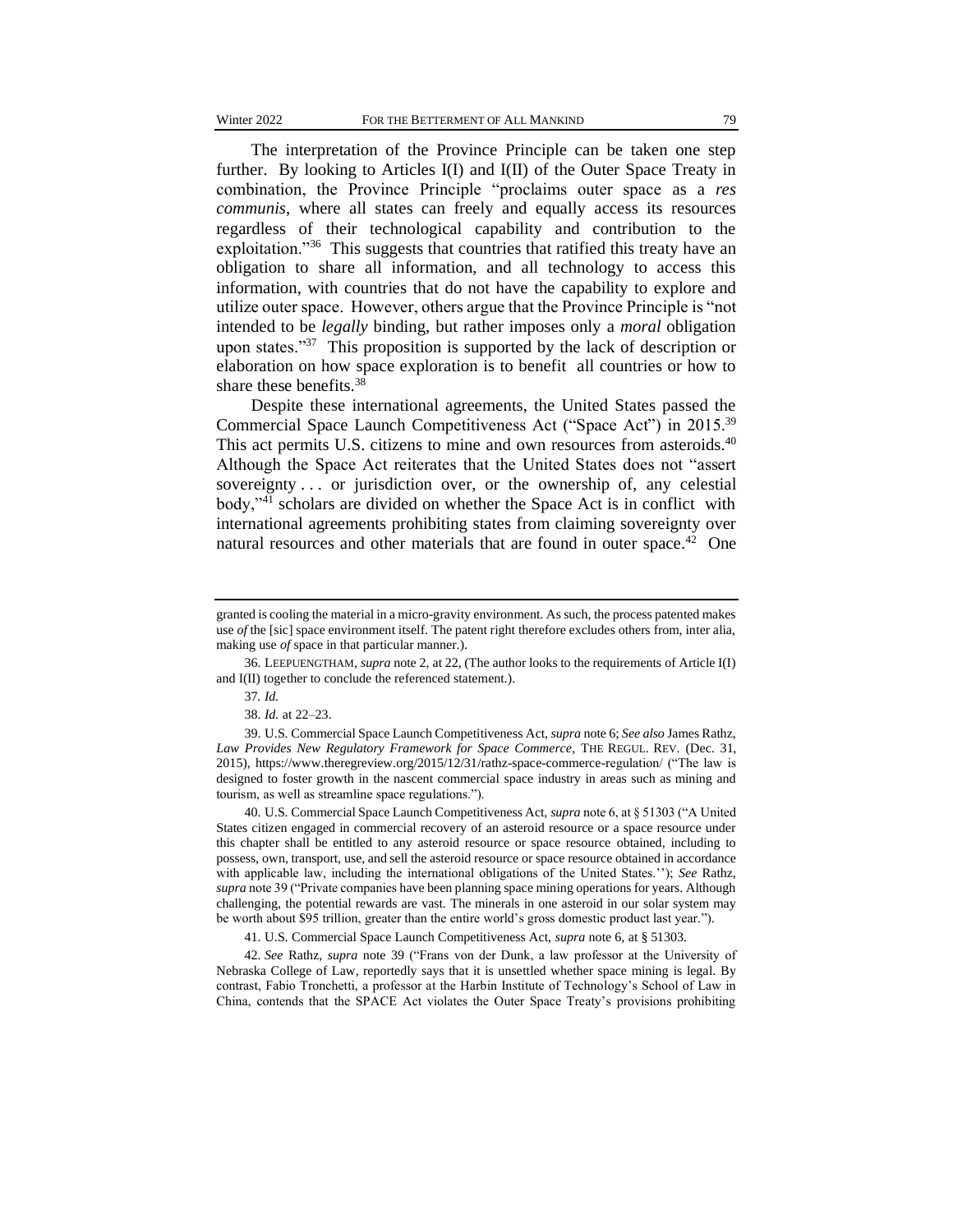view of the Space Act is that it is a domestic law that creates "a property right in minerals found in outer space, which constitutes an impermissible act of sovereignty."<sup>43</sup> If the Space Act does create a property interest in the minerals taken from outer space bodies, an important question is whether the United States violated its obligations under international law. Notably, the Space Act requires that individuals involved in asteroid mining conduct this activity "in accordance with applicable law, including the international obligations of the United States."<sup>44</sup> If property interests in outer-space resources interfere with the outer space's designation as a *res communis*, then the United States is in violation of its obligations under the Outer Space Treaty by passing the Space Act.

#### **C. Control Over Private Space Exploration**

As discussed in Part II(B), the obligations of the Outer Space Treaty may not apply to the conduct of private actors in space exploration because the treaty fails to discuss private entities. However, if the provisions of the Outer Space Treaty do apply to private companies, the United States may be responsible for ensuring private entities within the U.S. border act within the provisions of international law. One way for the United States to monitor and regulate the actions of private entities, as these companies explore space, is through federal regulatory agencies.

Two federal agencies are already involved in regulating this activity.<sup>45</sup> For many years, the Federal Communications Commission (FCC) has regulated communication satellites owned and operated by private companies, and the Federal Aviation Administration (FAA) has regulated the launching of vehicles and other objects by private companies into space.<sup>46</sup> Theoretically, these agencies could ensure that private entities did not improperly assert property rights over space resources in violation of international space law. However, although these agencies have provided regulatory oversight over space-related activities, a question remains as to whether these agencies can deny private entities access to outer space.<sup>47</sup>

countries from appropriating any part of outer space  $-$  a prohibition which, he argues, extends to private entities.").

<sup>43.</sup> *Id.* (discussing Tronchetti's view of the Space Act).

<sup>44.</sup> U.S. Commercial Space Launch Competitiveness Act, *supra* note 6, at § 51303.

<sup>45.</sup> Laura Montgomery, *US Regulators May Not Prevent Private Space Activity on the Basis of Article VI of the Outer Space Treaty 5*, MERCATUS CENTER WORKING PAPER, https://www.mercatus.org/publications/technology-and-innovation/us-regulators-may-notprevent-private-space-activity-basis.

<sup>46.</sup> Montgomery, *supra* note 45, at 5 (noting that another governmental agency, the National Oceanic and Atmospheric Administration of the Department of Commerce, regulates remote sensing satellites).

<sup>47.</sup> *Id.* at 3.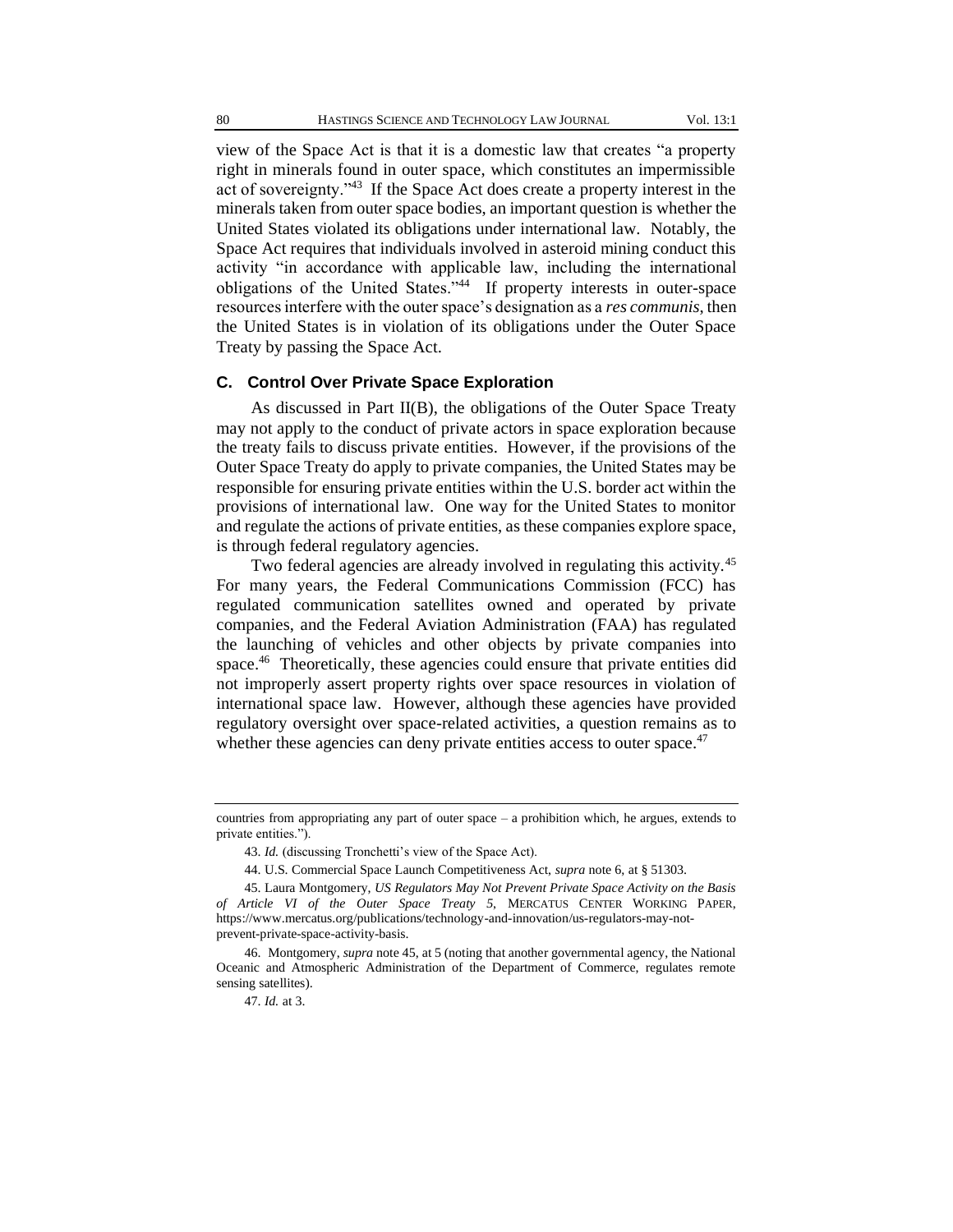Article VI of the Outer Space Treaty states that "the activities of nongovernmental entities shall require authorization and continuing supervision."<sup>48</sup> Some view this provision as requiring entities to receive governmental authorization or else the company may not operate in outer space.<sup>49</sup> Indeed, the FAA has suggested that under Article VI of the Outer Space Treaty it may deny private entities access to space if those entities do not receive proper authorization.<sup>50</sup> However, others argue that "the treaty itself does not prohibit private activities" and therefore "private actors may operate in outer space even without authorization or supervision."<sup>51</sup> One argument that supports this view is that Article VI of the Outer Space Treaty is not self-executing. Because Congress has the power to make laws, a treaty is self-executing if the President and Senate intend "for the agreement to have domestic effect."<sup>52</sup> In contrast, a non-self-executing treaty is a treaty that was "ratified with the understanding that it is not to have domestic effect of its own force."<sup>53</sup> Article VI states that private organizations "shall require authorization and continuing supervision by the appropriate State Party."<sup>54</sup> This language describes a future effect in which "some part of a government must, in the future, require authorization and continuing supervision of private activities in outer space."<sup>55</sup> This suggests that some "future legislative response" is necessary to enforce this provision.<sup>56</sup> Additionally, Article VI contains ambiguous terms "that the drafters have left to the different countries to define as they see fit" and therefore requires Congress to define these ambiguous terms.<sup>57</sup>

If Article VI is not self-executing, then it "does not have the force of law within the United States without an explicit act of Congress applying it to a private space activity" and then "assigning authority over that specific

<sup>48.</sup> G.A. Res. 2222 (XXI), *supra* note 10, at art. VI.

<sup>49.</sup> Montgomery, *supra* note 45, at 3.

<sup>50.</sup> *Id.* at 3; *Commercial Space: Federal Regulation, Oversight, and Utilization*, CONG. RSCH. SERV. R45416, 17 (Nov. 29, 2018), https://fas.org/sgp/crs/space/R45416.pdf ("FAA, NOAA, and FCC regulation of commercial launch and reentry, remote sensing, and satellite communications, as described above, is generally considered to meet [the Article VI] requirement for commercial space activities under the jurisdictions of those agencies.").

<sup>51</sup>*. Id*.

<sup>52.</sup> Medellin v. Texas, 552 U.S. 491, 519 (2008).

<sup>53</sup>*. Id*. at 527.

<sup>54.</sup> G.A. Res. 2222 (XXI), *supra* note 10, at art. VI.

<sup>55.</sup> MONTGOMERY, *supra* note 45, at 21.

<sup>56</sup>*. Id.*

<sup>57.</sup> *Id*. ("The terms are 'authorization,' 'continuing supervision,' and 'activities.' They each necessitate policy judgments by the legislative branch, which means the task of implementation falls to the legislative branch, and legislation must be passed before the treaty applies to private actors.").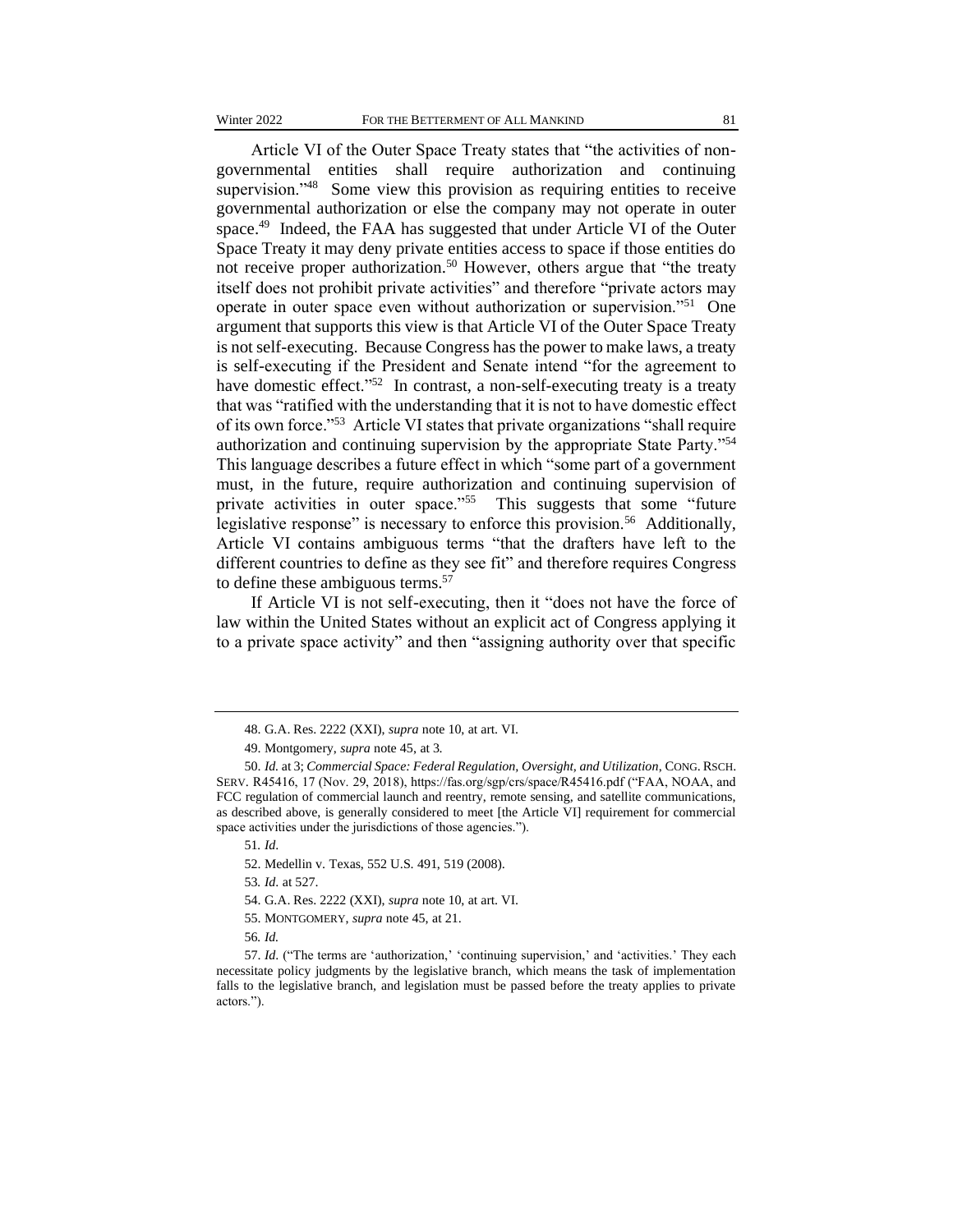activity to whatever regulatory agency Congress considers most appropriate."<sup>58</sup>

#### **D. A Comparative Model Found on Earth**

Although outer-space mining is still in the developmental stage, similar debates surrounding property interests found in non-territorial areas have already occurred on Earth. The Third United Nations Convention on the Law of the Sea (UNCLOS III) governs international conduct for the oceans and seas.<sup>59</sup> One important focus of this treaty was determining the property rights that nations could claim for the oceans' resources. 60 Unsurprisingly, "[t]echnologically advanced, sea-faring nations" argued that the nation that extracted minerals and other resources from the ocean should own the property rights to the resources.<sup>61</sup> "Smaller nations without the capabilities or funds to launch expeditions" argued these resources should be shared among all nations because "the high seas are international territory belonging equally to all nations."<sup>62</sup>

UNCLOS III agreed with these smaller nations and established the sea as "the common heritage of mankind," and therefore states could not "claim or exercise sovereignty or sovereign rights over any part of the Area or its resources."<sup>63</sup>

This concept of common heritage and benefits sharing concerned developed nations that feared private companies would not invest in ocean mining without profit incentives.<sup>64</sup> In response to these concerns, the UN passed the Agreement Relating to the Implementation of Part XI of the United Nations Convention on the Law of the Sea, which recognized pre-

<sup>58.</sup> *Id.* at 3-4 (concluding that Article VI should not be a barrier to private space activity, despite its call for authorization and continuing supervision).

<sup>59.</sup> *United Nations Convention on the Law of the Sea of 10 December 1982 Overview and full text*, U.N. DIV. FOR OCEAN AFF. & THE L. OF THE SEA, https://www.un.org/Depts/los/convention\_agreements/convention\_overview\_convention.htm (last accessed Mar. 15, 2020).

<sup>60.</sup> Sarah Coffey, *Establishing a Legal Framework for Property Rights to Natural Resources in Outer Space,* 41 CASE W. RES. J. INT'L L. 119, 129 (2009).

<sup>61</sup>*. Id.*

<sup>62</sup>*. Id*. at 129.

<sup>63.</sup> N. DIV. FOR OCEAN AFF. & THE L. OF THE SEA, *supra* note 59, at 70; Coffey, *supra* note 60, at 129 ("This divide is strikingly similar to that between space-faring nations and non-spacefaring nations in the debate over lunar resources.").

<sup>64.</sup> Coffey, *supra* note 60, at 130 ("The United States said that the common heritage principle and ISA would deter private mining companies from seeking licenses, impede the development of seabed mineral resources, deny national access, and create a monopoly by an international authority. According to estimates from one U.S. consortium, it would take ten years and \$1.5 billion to start up the seabed mining industry, time and money unlikely to be invested unless profits and a mining site are guaranteed.").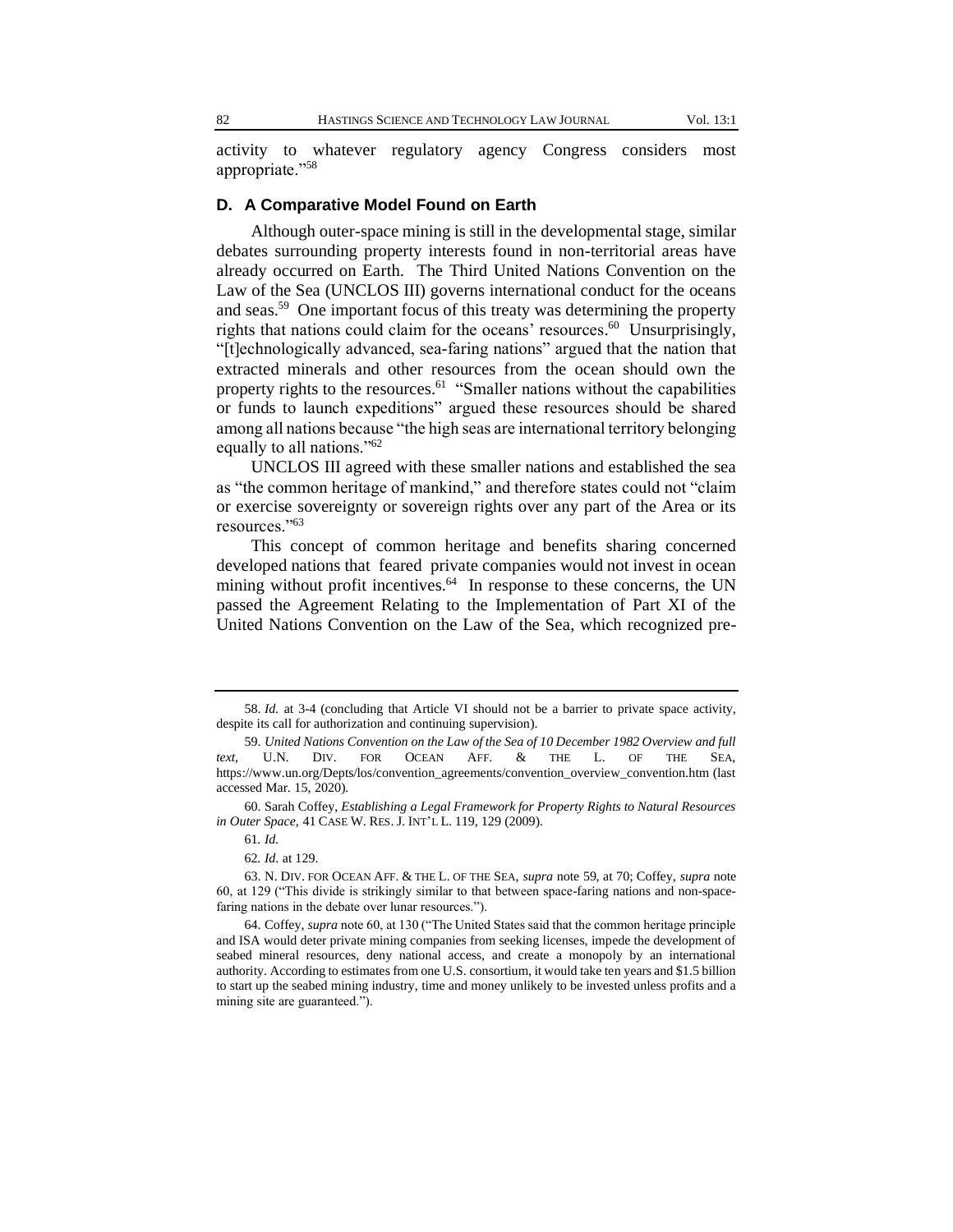existing claims to ocean mining sites and implemented a "market oriented approach" to "managing seabed resources."<sup>65</sup>

Ultimately, this debate over property interests in ocean resources mirrors the conflicts and concerns found in the discussion surrounding property interests in outer-space resources. Developed nations argue for property rights in outer-space resources that the nation collects, and developing nations argue for these resources to be shared with all nations. Interestingly, the UN sided with developing nations in the ocean resources debate by establishing the sea as a common heritage area. Even though the UN ultimately made concessions to developed countries like the United States by recognizing pre-existing mining sites, the UN's decision to recognize the ocean as a common area is important to consider during the space debate.

### **III. Patent Law and Discovering the Unknown**

When space exploration began, a select group of national governments were the only entities with the capabilities and inclination to journey to outer space. Now, more countries have created space programs and the economic opportunities of outer space have created incentives for private entities to join the space race. And although entities like SpaceX and Blue Origin are owned by private individuals, international agreements place the responsibility and liability on national governments for the actions of private actors within the government's borders.<sup>66</sup> Now, the question is what do the international space agreements require private actors to share with the rest of the world?

#### **A. History of the Patent System**

Unlike the governing treaties of space law, which emphasized outer space and its resources as "the province of all mankind," the principles of patent law describe a proprietary interest in the inventor's discovery.<sup>67</sup> A patent is a "government-issued grant" that gives the patent owner the "right to exclude" others from making or using the patent. $68$  Even though the patent system rewards inventors with an individual property right, two predominant theories in patent law are that the patent system creates incentives for inventors to invent and that the patent system creates incentives for inventors to disclose information that ultimately benefits the

<sup>65</sup>*. Id*.; G.A. Res. 48/263, at 4 (Aug. 17, 1994).

<sup>66.</sup> G.A. Res. 2222 (XXI), *supra* note 10, at art. VI.

<sup>67.</sup> *Id.* at Art. I; *see* CRAIG A. NARD, THE LAW OF PATENTS 1 (2016).

<sup>68.</sup> NARD, *supra* note 67 at 1.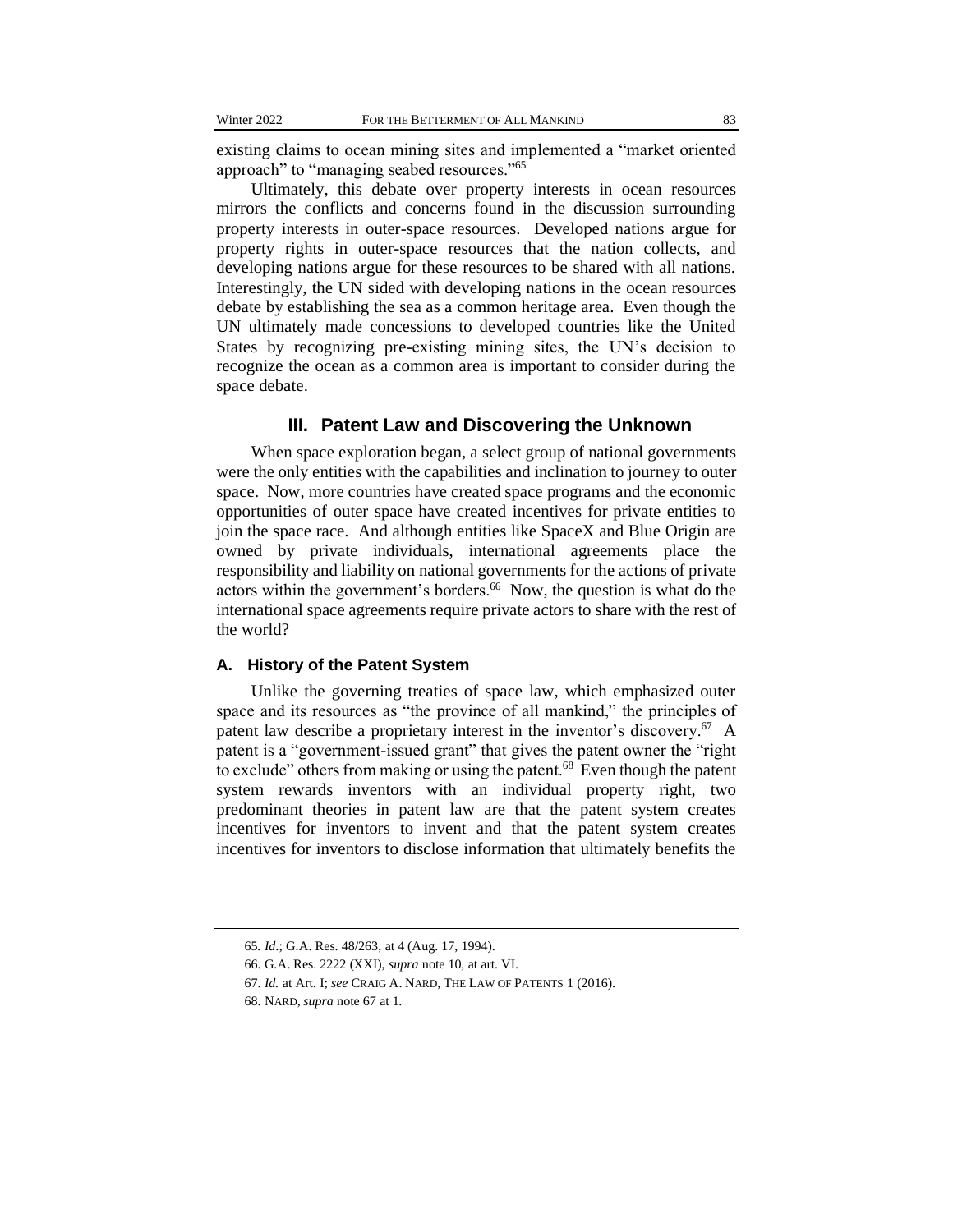public.<sup>69</sup> The invention-inducement theory proposes that the promise of receiving patent rights on an invention provides the inventor with motivation to invent.<sup>70</sup> The disclosure theory argues that patent rights encourage inventors to disclose their invention when the inventor would otherwise keep his or her discovery secret.<sup>71</sup>

Patent law seeks to balance these incentive theories that encourage invention and disclosure with the benefit to the general public. One way to balance these interests is by determining the duration of the patent rights. Noticing an increase in inventive activity as a result of increases in the duration of patent rights, one theorist argued that patent duration should increase until the marginal benefits that the inventive activity gives to society equals the social welfare costs that patents impose on society.<sup>72</sup> Therefore, in the context of space exploration, an important question is to what extent the duration of a patent properly encourages inventors to invent and disclose discoveries without imposing a burden on the public benefit experienced by these space technologies.

#### **B. Incentives to Invent and the Creation of New Technology**

There is little consensus on whether the patent system truly creates an incentive to invent new technology and whether discovery would stop in the absence of a protectable property right.<sup>73</sup> From one perspective, there are "patent-induced inventions that would not have seen the light of day without the existence of a patent system for their protection."<sup>74</sup> Inventions that effect "a genuine revolution in production or consumption patterns are thought to be patent induced" because these "inventions typically require large investment and entail a high risk of failure."<sup>75</sup> Commercial space travel and other space-related activities could fall under this category.

There are also inventions "that would be made irrespective of the availability of patent protection."<sup>76</sup> The necessity of the invention as well as other "inherent incentives" can compel discovery without the reward of

<sup>69.</sup> *See id.* at 3, 34; *See also id.* at 38 ("American patent law is a utilitarian-based regime designed to promote social welfare by encouraging technological innovations.").

<sup>70.</sup> Mazzoleni, *supra* note 4.

<sup>71</sup>*. Id.*

<sup>72.</sup> William Fisher, *Theories of Intellectual Property*, http://www.law.harvard.edu/faculty/tfisher/iptheory.html.

<sup>73.</sup> Jay P. Kesan, *Economic Rationales for the Patent System in Current Context*, 22 GEO. MASON L. REV. 897, 897-98 (2015).

<sup>74.</sup> A. Samuel Oddi, *The International Patent System and Third World Development: Reality or Myth?*, DUKE L.J. 831, 838 (1987).

<sup>75</sup>*. Id.*

<sup>76</sup>*. Id.*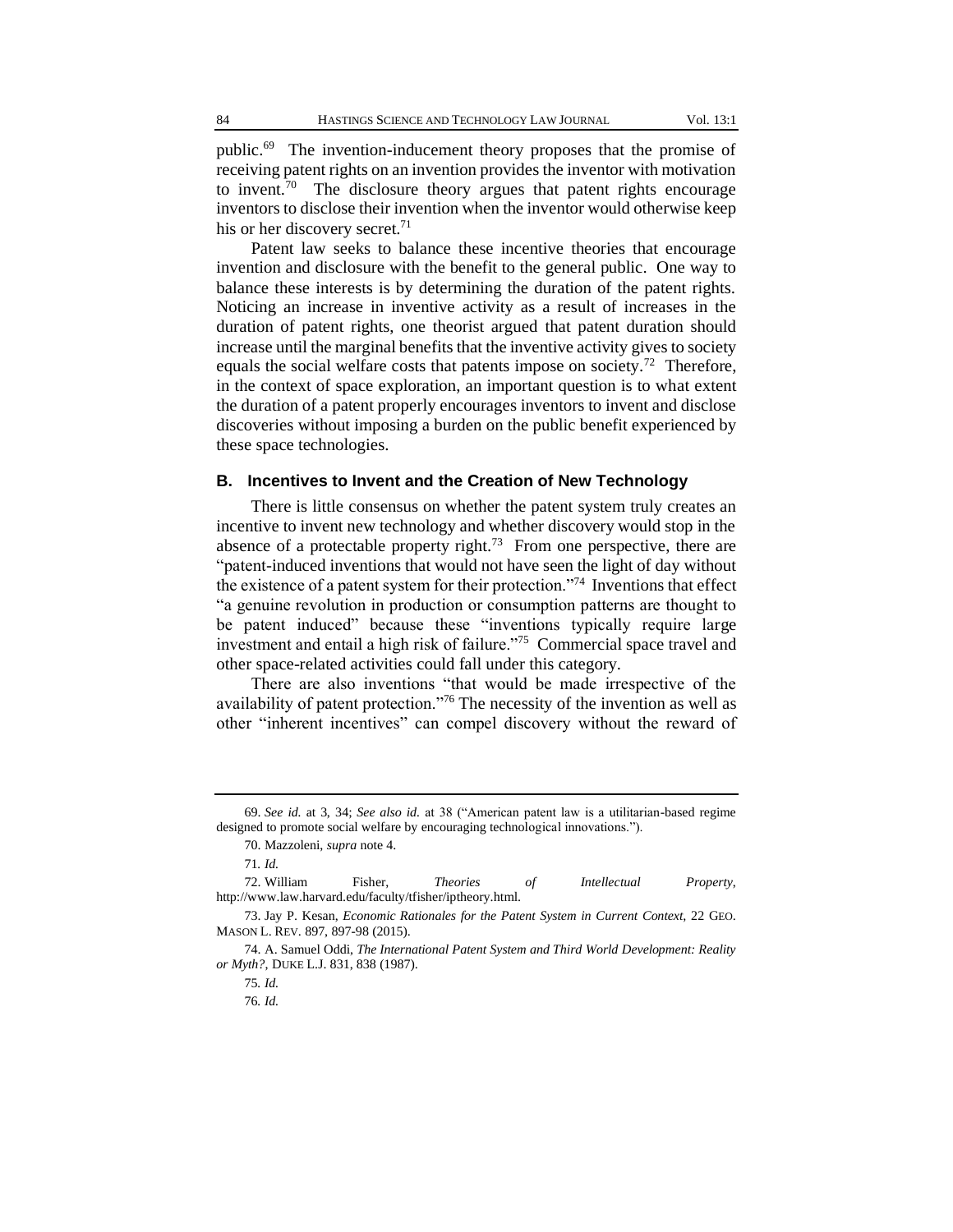patent rights.<sup>77</sup> Since there are patents that fall into both categories, there is no clear answer whether the patent system is the appropriate vehicle to induce discovery. Fritz Machlup argued that if a country did not have a patent system then it should not implement one, but abolishing a preexisting patent system would be irresponsible.<sup>78</sup> While countries like the United States seem unlikely to abolish a preexisting patent system, there are some countries that do not have domestic patent laws.<sup>79</sup> In the context of space exploration, a country without a patent system faces the important question of whether the creation of a domestic patent system would improve access to outer space or impede the advancement of its space program.

#### **C. Patents on a Global Scale**

Like space law, the patent world is governed by a series of international agreements.<sup>80</sup> These treaties aim to create minimum standards for patent protection, $81$  streamline national patent application processes, $82$  and, importantly, create enforcement procedures of patent rights against infringers.<sup>83</sup> In an effort to promote trade, the Agreement on Trade-Related Aspects of Intellectual Property Rights ("TRIPS") created a minimum standard for protection of intellectual property rights that each member

<sup>77.</sup> *Id.* ("[T]here are inherent incentives provided to the inventor outside of any patent system, such as the potential for secrecy, the competitive advantage of being first on the market, and the possibility of developing source recognition of the product (product differentiation).").

<sup>78.</sup> *An Economic Review of the Patent System*, S. RES. 236, 85TH CONG. STUDY NO 15 (1958). ("If we did not have a patent system, it would be irresponsible, on the basis of our present knowledge of its economic consequences, to recommend instituting one. But since we have had a patent system for a long time, it would be irresponsible, on the basis of our present knowledge, to recommend abolishing it.").

<sup>79.</sup> Louis J. Hoffman, *Countries in which the Patent Cooperation Treaty (PCT) Does NOT Apply*, HOFFMAN PATENT FIRM (Feb. 24, 2015), https://www.valuablepatents.com/non-pctcountries/ (As of 2015, In "9 countries, it appears that an inventor cannot get a patent, because no patent laws are in force. They are Eritrea, Maldives, Marshall Islands, Micronesia, Myanmar, Palau, South Sudan, East Timor, Somalia."); *See also id.* (There are also some countries that do not conform to the more widely recognized international patent systems. For example, Taiwan, Cape Verde, Ethiopia, and Vanuatu have "bilateral treaties or local laws that seem to permit priority applications, similar to Paris Convention regulations.").

<sup>80</sup>*. See* Patent Cooperation Treaty, June 19, 1970, 28 U.S.T. 7645; Agreement on Trade-Related Aspects of Intellectual Property Rights, Apr. 15, 1994, 1869 U.N.T.S. 3 [hereinafter TRIPS AGREEMENT]; Patent Law Treaty, June 1, 2000, WIPO.

<sup>81.</sup> *Id*.; WORLD INTELLECTUAL PROPERTY ORGANIZATION, https://www.wipo.int/treaties/en/registration/pct/summary\_pct.html#:~:text=The%20Patent%20C ooperation%20Treaty%20(PCT)%20makes%20it%20possible%20to%20seek,an%20%22internat ional%22%20patent%20application.&text=The%20Treaty%20regulates%20in%20detail,which% 20international%20applications%20must%20comply (last visited Oct. 6, 2020); LEEPUENGTHAM, *supra* note 2, at 33.

<sup>82.</sup> TRIPS AGREEMENT, *supra* note 80; LEEPUENGTHAM, *supra* note 2, at 34.

<sup>83.</sup> TRIPS AGREEMENT, *supra* note 80; LEEPUENGTHAM, *supra* note 2, at 54.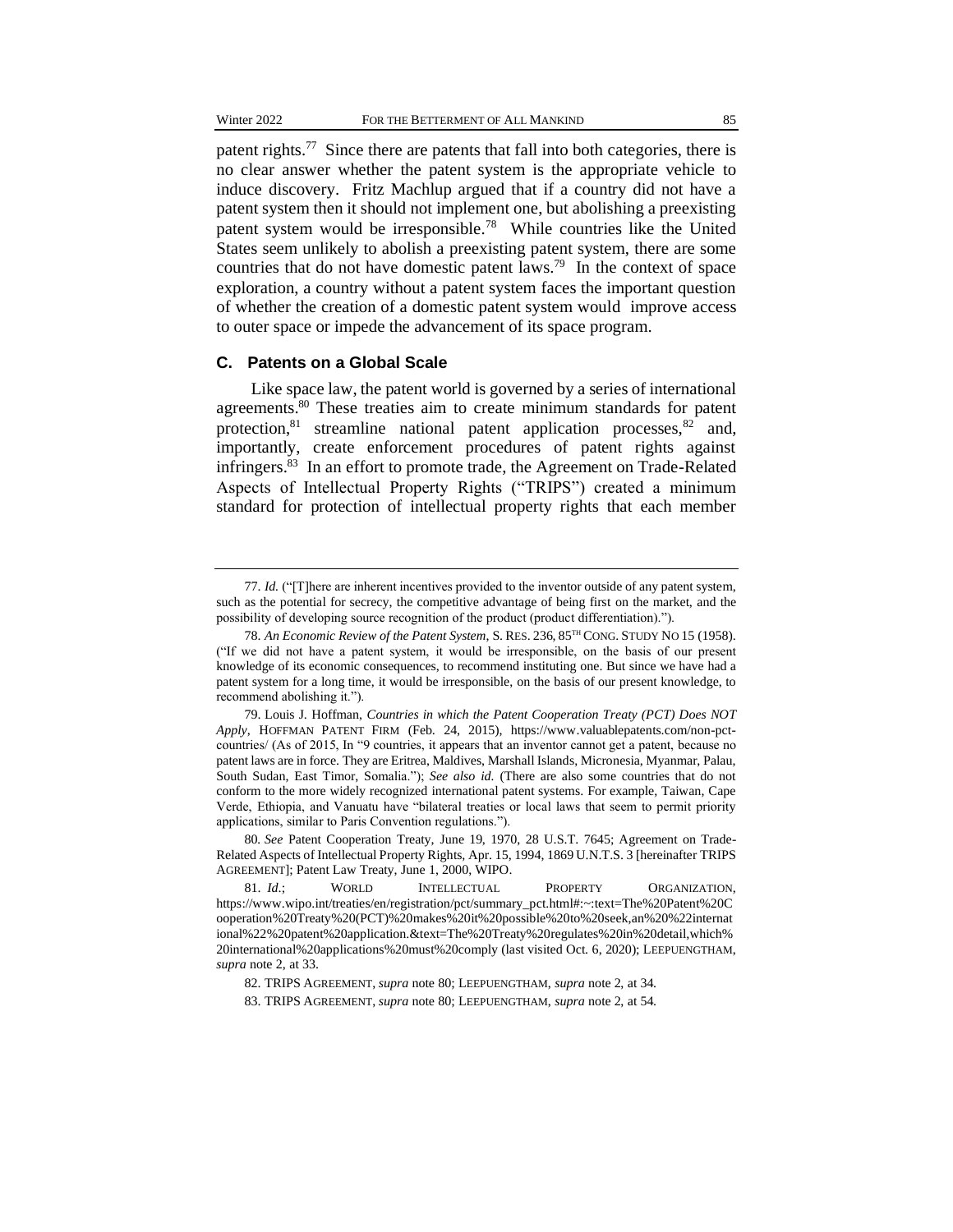country was responsible for implementing within its border.<sup>84</sup> Another example is the Patent Cooperation Treaty, which streamlines the process for seeking patent protection internationally and "facilitates public access to a wealth of technical information relating to those inventions."<sup>85</sup> Like any international agreement, the principles and procedures generally apply only to the countries that sign and ratify the treaties.<sup>86</sup> In essence, a non-signatory is not obligated to recognize an inventor's patent rights within its jurisdiction.

Like other areas of law, complications arise when the scope of domestic patent law overlaps with international agreements. For example, data or experiments that began on the International Space Station ("ISS") are taken back to Earth before the discovery is ready for patenting.<sup>87</sup> In this scenario, whether space law or domestic patent law governs the patent of the invention makes a significant difference in the duration of the patent rights.<sup>88</sup> For example, if data is transmitted from the ISS to a space agency on Earth, will space law or domestic patent law govern the data if the data itself is compiled and analyzed on the ground?<sup>89</sup> Ultimately, determining which legal doctrine to apply may be a question of fact for a judge to decide during a trial or for the patent examiner to determine during patent prosecution.

# **IV. Private Companies, the Developing World, and the Final Frontier**

So, if international law stresses the sharing of benefits of outer space with mankind, why should governments allow private companies to apply for a proprietary interest in those space-related benefits? As discussed in Part II, a key principle of patent law is that a government-backed patent system creates incentives for discovery. This incentive theory is especially present when looking at the motivations and decisions of private companies.

When the space race began, the participants were limited to a select group of national governments.<sup>90</sup> The United States and the Soviet Union

86. *See* Rogoff, *supra* note 12 at 267-68.

<sup>84.</sup> TRIPS AGREEMENT, *supra* note 80.

<sup>85.</sup> WORLD INTELL. PROP. ORG., https://www.wipo.int/pct/en/#:~:text=The%20Patent%20Cooperation%20Treaty%20(PCT,inform ation%20relating%20to%20those%20inventions (last visited Oct. 6, 2020).

<sup>87</sup>*. Space Law: The Commercialization of Space and its Patents*, CISC365 at U. OF DEL.: INTELL. PROP. IN THE DIGITAL AGE (Apr. 16, 2015), https://sites.udel.edu/cisc356/2015/04/16/space-law-the-commercialization-of-space-and-itspatents/ [hereinafter SPACE LAW COMM.].

<sup>88</sup>*. Id.*

<sup>89.</sup> SPACE LAW COMM., *supra* note 87.

<sup>90.</sup> *See* Sintia Radu, *The Global Race to Space*, U.S. NEWS AND WORLD REP. (Aug. 27, 2018), https://www.usnews.com/news/best-countries/articles/2018-08-27/60-years-after-nasa-aglobal-space-race.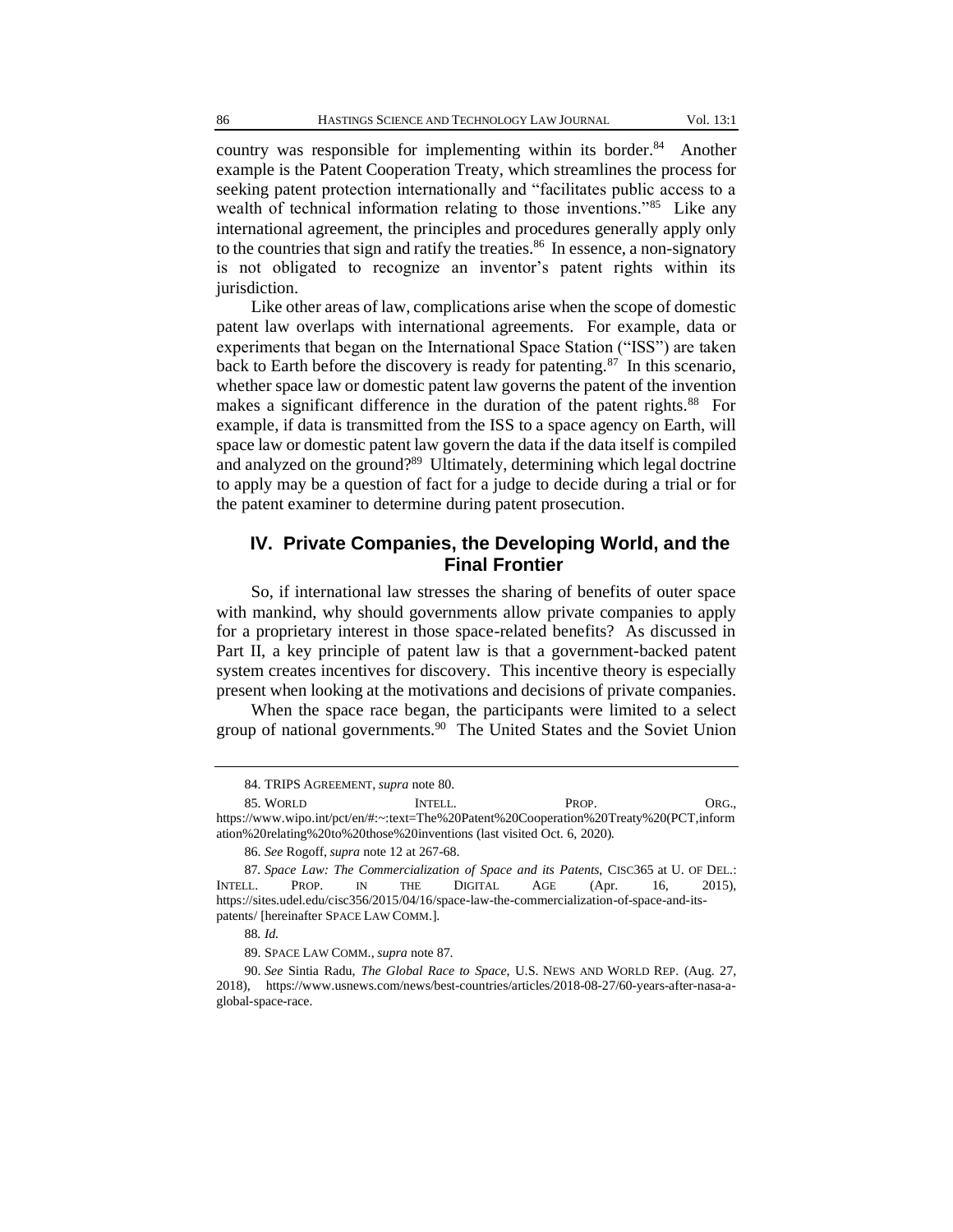were in competition to establish its respective nation as the leader in space exploration.<sup>91</sup> The Soviet Union was the first to send a man-made satellite into space, and the United States was the first to land a man on the Moon. $92$ Initially, the space race was between two world superpowers, and each was trying to establish itself as the leader of human space exploration. Now, the actors in space exploration have changed. The number of nations involved in space exploration has increased as developing countries have begun using space programs to boost economic development. In addition, the space race has expanded into the private sector. Economic incentives and national funding have led to a rise in space activity by private actors.<sup>93</sup> These private corporations are "building their own products, launching commercial satellites and even exploring small missions."<sup>94</sup>

#### **A. Role of the Patent System in Private Exploration**

The United States shifted space exploration priorities after the government halted shuttle missions to the moon.<sup>95</sup> American space travel significantly reduced after the retirement of the space shuttle program in 2011.<sup>96</sup> Unable to send astronauts into outer space without a shuttle program, for years NASA was reliant on the Russian *Soyuz* capsule program to transport United States astronauts to the ISS.<sup>97</sup> The retirement of the United States shuttle program "handed Russia a monopoly on human spaceflight, which . . . led to the price NASA paid per astronaut increasing from about \$40 million in 2011 to more than \$90 million" in 2020.<sup>98</sup> NASA's movement away from shuttle missions, however, opened the door for private actors. Companies like SpaceX and Virgin Galactic are exploring the possibility of

<sup>91.</sup> *See* Radu, *supra* note 90.

<sup>92</sup>*. Id.*

<sup>93</sup>*. Id*.

<sup>94</sup>*. Id.*

<sup>95.</sup> *See* Tariq Malik, *NASA Grieves Over Cancelled Program*, NBC NEWS (Feb. 2, 2010), http://www.nbcnews.com/id/35209628/ns/technology\_and\_science-space/t/nasa-grieves-overcanceled-program/#.XZzegkZKhPY ("President Obama's 2011 budget request for NASA cut the agency's Constellation program completely, effectively canceling a five-year, \$9 billion effort to build new Orion spacecraft and Ares rockets.").

<sup>96.</sup> John Miaschi, *Countries Who Spend the Most on Space Exploration*, WORLDATLAS (Apr. 25, 2017), https://www.worldatlas.com/articles/which-countries-spend-the-most-on-spaceexploration.html.

<sup>97.</sup> Steve J. Markovich & Andrew Chatzky, *Space Exploration and U.S. Competitiveness*, COUNCIL ON FOREIGN REL. (Sept. 10, 2019), https://www.cfr.org/backgrounder/spaceexploration-and-us-competitiveness.

<sup>98.</sup> Michael Sheetz, *Why the first SpaceX astronaut launch marks a crucial leap for NASA's ambitions*, CNBC (June 3, 2020), https://www.cnbc.com/2020/06/03/first-spacex-astronautlaunch-marks-crucial-leap-for-nasa-ambitions.html.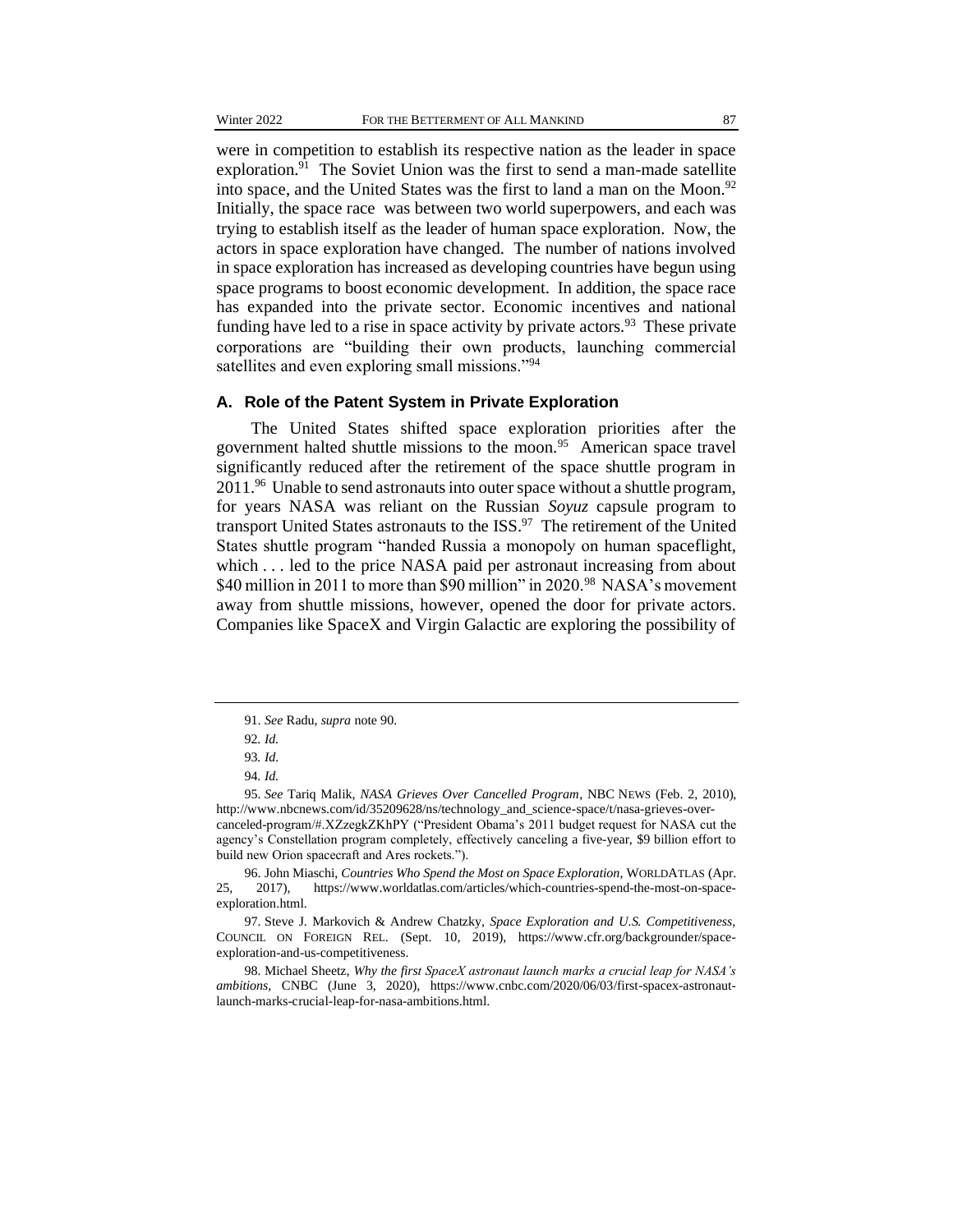using shuttles for space tourism.<sup>99</sup> And this pursuit of a space tourism industry is shaping the future of space exploration in the United States. After a successful launch in 2018, SpaceX's Falcon Heavy rocket was recognized as a potential "game changer" for future space exploration,<sup>100</sup> as the Falcon Heavy rocket could save NASA billions of dollars in shuttle launches.<sup>101</sup> And save money it will. May 30, 2020, marked the "return [of] human spaceflight to the United States"<sup>102</sup> when, "[f]or the first time in history," NASA astronauts aboard the SpaceX Crew Dragon "launched from American soil in a commercially built and operated American crew spacecraft on its way to the International Space Station."<sup>103</sup> A seat on the SpaceX Dragon Crew shuttle is around \$55 million per astronaut—cheaper than the \$90 million seat on a *Soyuz* capsule.<sup>104</sup>

But SpaceX did not develop the shuttle on its own. A partnership with NASA called the Commercial Crew Program awarded SpaceX and Boeing billions of dollars to "develop spacecraft to replace the Space Shuttle."<sup>105</sup> Despite this significant investment cost, the Commercial Crew Program is expected to save "taxpayers more than \$20 billion compared to the agency's previously plan for flying astronauts to the ISS."<sup>106</sup> What SpaceX Crew Dragon showed the nation was that partnerships with the private sector can

99. *A New Age of Space Exploration is Beginning*, THE ECONOMIST (July 18, 2019), https://www.economist.com/leaders/2019/07/18/a-new-age-of-space-exploration-is-beginning.

101. *Id.* ("SLS will cost NASA over \$1 billion per launch. The Falcon Heavy, developed at zero cost to the taxpayer, would charge NASA approximately \$100M per launch. In other words, NASA could buy 10 Falcon Heavy launches for the coat of one SLS launch — and invest the remainder in truly revolutionary and meaningful missions that advance science and exploration.").

102. *NASA Astronauts Safely Splash Down after First Commercial Crew Flight to Space Station*, NASA (Aug. 2, 2020), https://www.nasa.gov/press-release/nasa-astronauts-safely-splashdown-after-first-commercial-crew-flight-to-space-station.

103. *NASA Astronauts Launch from America in Historic Test Flight of SpaceX Crew Dragon*, NASA (May 30, 2020), https://www.nasa.gov/press-release/nasa-astronauts-launch-fromamerica-in-historic-test-flight-of-spacex-crew-dragon.

104. Michael Sheetz, *Why the first SpaceX astronaut launch marks a crucial leap for NASA's ambitions*, CNBC (June 3, 2020), https://www.cnbc.com/2020/06/03/first-spacex-astronautlaunch-marks-crucial-leap-for-nasa-ambitions.html ("NASA awarded SpaceX with \$2.4 billion for six operational missions. Dividing those up, each Crew Dragon launch costs about \$400 million, with \$220 million of that cost allotted to the four astronauts NASA expects to fly per mission — or \$55 million per astronaut.").

105. Michael Sheetz, *NASA estimates having SpaceX and Boeing build spacecraft for astronauts saved \$20 billion to \$30 billion*, CNBC (May 13, 2020), https://www.cnbc.com/2020/05/13/nasa-estimates-having-spacex-and-boeing-build-spacecraftfor-astronauts-saved-up-to-30-billion.html.

106. Sheetz, *supra* note 104.

<sup>100.</sup> Jason Daley, *Watch SpaceX's Successful Launch of Their Falcon Heavy Rocket*, SMITHSONIAN MAG. (Feb. 6, 2018), https://www.smithsonianmag.com/smart-news/why-falconheavy-rocket-game-changer-

<sup>180968052/#:~:</sup>text=After%20seven%20years%20of%20designing,the%20world%20hurtled%20 into%20space&text=Update%20February%206%2C%202018%3A%20To,it%20was%20suppose d%20to%20land.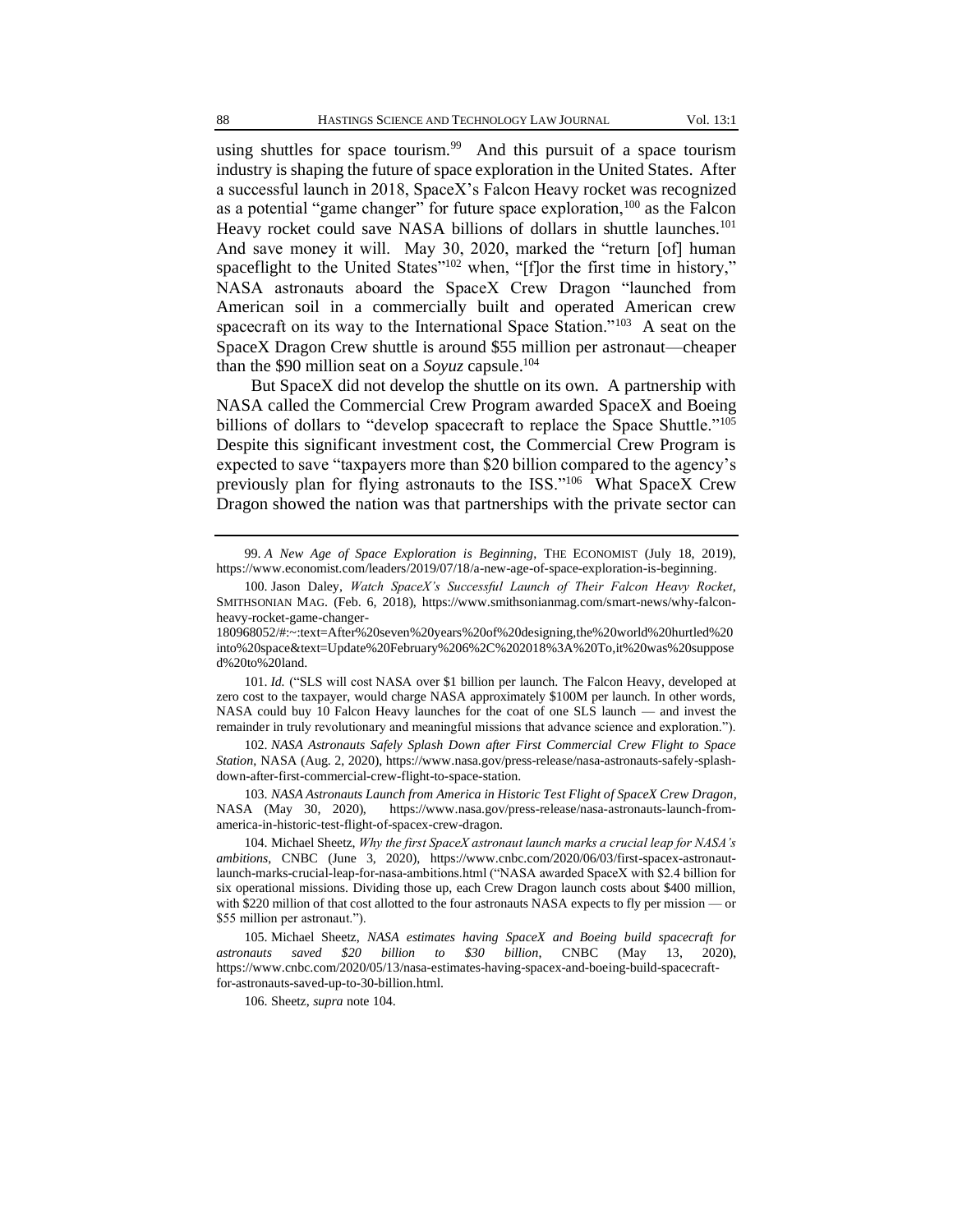allow space agencies to more "cost-effectively" achieve agency goals of "sustainable space exploration."<sup>107</sup>

Because of the significant financial investment by private companies in designing and building space technology, patents can be a valuable tool to protect the company's investment.<sup>108</sup> Yet, despite the protection offered by the patent system, some companies may choose to protect their intellectual property through trade secrets.<sup>109</sup> In a 2011 interview, SpaceX's Elon Musk said that SpaceX has "essentially no patents" because they are in competition with China.<sup>110</sup> Musk feared that if his company published patents, the "Chinese would just use them as a recipe book."<sup>111</sup> Despite these fears, SpaceX has applied for patents on space-related technologies.<sup>112</sup>

Seeking patent protection on SpaceX technologies differs from Musk's approach with Tesla patents on electric vehicle technology. In 2014, Tesla released its patents to foster an open source platform to advance electric vehicles.<sup>113</sup> Criticizing the patent system's stifling effect on progress, Musk argued that "the world would all benefit from a common, rapidly-evolving technology platform."<sup>114</sup> Despite this dim view of the patent system, SpaceX has applied for patent protection on technology such as phase shifters for satellite systems.<sup>115</sup> One explanation is that the space industry varies

108. Stefan Paterson & Robert Wulff, *The Role of Intellectual Property in Space*, SPACE TECH (July 31, 2018), https://www.spacetechasia.com/the-role-of-intellectual-property-in-space/.

109*. See* Kim Bhasin, *Elon Musk: 'If We Published Patents, It Would Be Farcical,'* BUS. INSIDER (Nov. 9, 2012), https://www.businessinsider.com/elon-musk-patents-2012-11.

<sup>107.</sup> *Id.*; Marc Boucher, *Global Government Spending on Space Exploration to Grow Modestly*, SPACEQ (Oct. 1, 2018), https://spaceq.ca/global-government-spending-on-spaceexploration-to-grow-modestly/ ("Space agencies are increasingly seeking to leverage partnerships with the private sector to achieve their goals more cost-effectively while fostering sustainable space exploration."). Another example of private sector partnerships with NASA is found in the commercial cargo program to the ISS. In the early 2000s, NASA created a program where NASA gave private companies funding to develop cargo shuttles after these "companies met specific performance milestones."; Casey Dreier, *Huge Case Prizes and the Abdication of Public Oversight*, THE SPACE REV. (Aug. 26, 2019), http://www.thespacereview.com/article/3782/1 (Companies that did not reach the milestones did not receive further funding from NASA. Even though there was not a cash prize reward, competitors were pulled in by the possibility of "billions of dollars in future service contracts for the space station.").

<sup>110</sup>*. Id.*

<sup>111</sup>*. Id.*

<sup>112.</sup> *See* Eric Ralph, *SpaceX Seeks Patent for Custom-Built Starlink Internet Satellite Antenna Design*, TESLARATI (Sept. 6, 2018), https://www.teslarati.com/spacex-custom-built-starlinksatellite-antenna-patent-grant/;  $WO/2018/152439$  (Aug. 23, 2018), https://patentscope.wipo.int/search/en/detail.jsf?docId=WO2018152439&tab=PCTBIBLIO.

<sup>113.</sup> Elon Musk, *All Our Patent are Belong to You*, TESLA (June 12, 2014), https://www.tesla.com/blog/all-our-patent-are-belong-you.

<sup>114.</sup> Musk, *supra* note 113.

<sup>115.</sup> Ralph, *supra* note 112.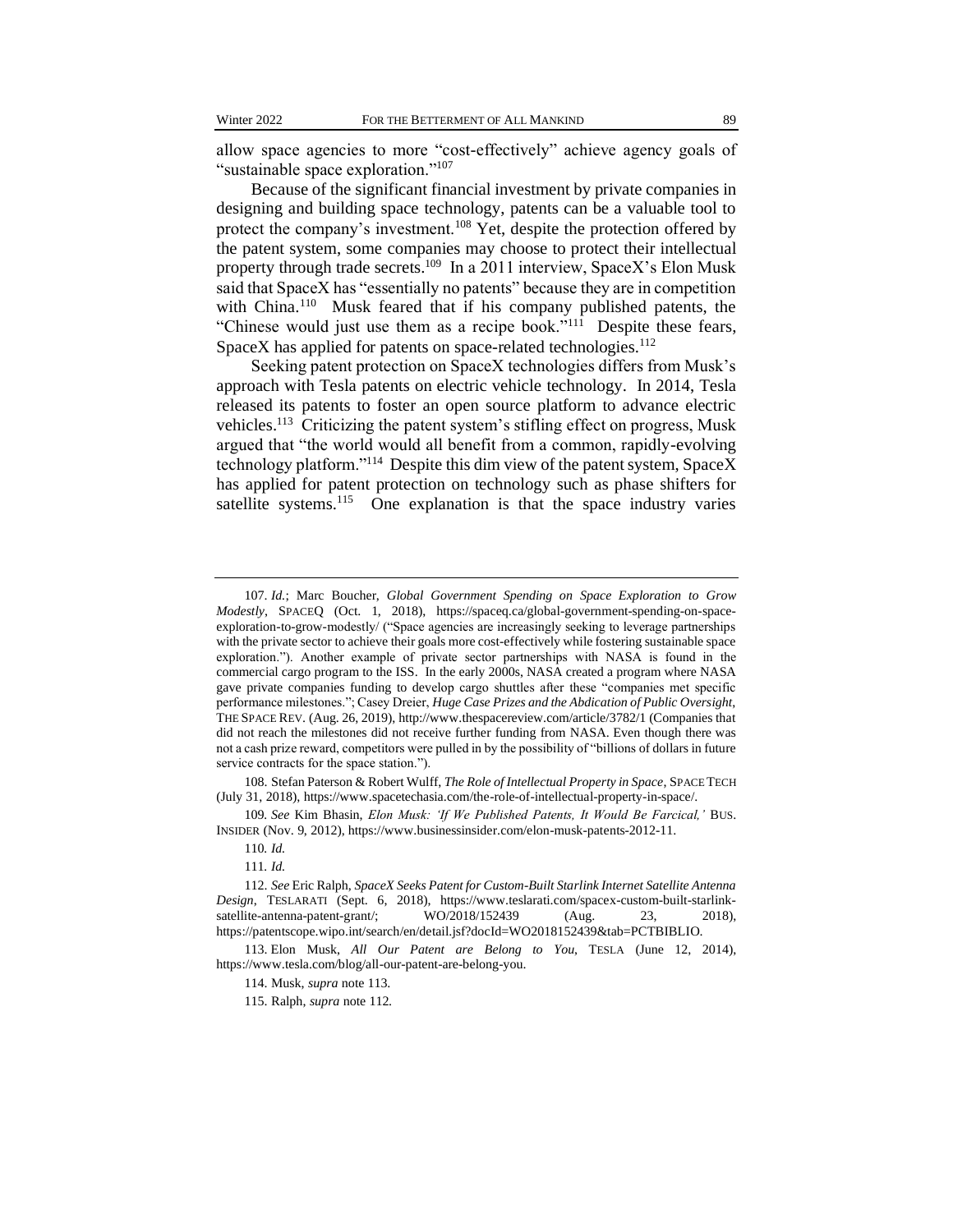significantly from the electric vehicle industry.<sup>116</sup> While there is a much larger market for electric vehicles, the space exploration industry is much smaller and made up of only a few competitors, and therefore it would be more difficult for "SpaceX to give up a valuable market share in such a small, young market."<sup>117</sup>

# **B. Emerging Space Programs and the Benefits of Exploration**

The number of countries with space programs has greatly increased since the  $1950s$ <sup>118</sup> Space capabilities no longer rest solely with the United States or the Soviet Union. Instead, seventy-two nations have space programs, and fourteen of these nations have the capability to launch objects into outer space.<sup>119</sup> The development of space programs in European countries and China is not as surprising because of economic growth and stability within these countries. More surprising is the rapid growth of India's space program and the developments in space programs in African countries.<sup>120</sup>

In 2018, India invested \$1.5 billion into its national space program.<sup>121</sup> Striving to establish itself as a leader in space exploration, India is "cultivating a reputation as a low-cost space power."<sup>122</sup> Launching satellites for national purposes as well as "on behalf of foreign governments," India is looking to gain a larger share of the space industry.<sup>123</sup> India has also launched an unmanned mission to Mars at a fraction of the cost of the United

<sup>116.</sup> *Should Elon Musk make SpaceX patents and trade secrets available for all who would use them in good faith as he did with the Tesla patents?*, LAW TRADES, https://www.lawtrades.com/answers/elon-musk-make-spacex-patents-trade-secrets-available-usegood-faith-tesla-patents/ (last visited Dec. 18, 2019).

<sup>117</sup>*. Id.*

<sup>118.</sup> Major Dan, *How Many Countries Have Space Programs?*, HISTORY & HEADLINES (Feb. 24, 2019), https://www.historyandheadlines.com/how-many-countries-have-space-programs/.

<sup>119</sup>*. Id.*

<sup>120.</sup> *See* Niha Masih, *India's Moon Mission Signals Country's Growing Space Ambitions*, WASH. POST (July 12, 2019, 5:05 AM), https://www.washingtonpost.com/world/asia\_pacific/moon-mission-is-a-signal-of-indiasgrowing-space-ambitions/2019/07/12/91ba2ad6-a1d0-11e9-a767-d7ab84aef3e9\_story.html; *See also* Chris Giles, *Africa Leaps Forward into Space Technology*, CNN (May 16, 2018, 5:48 AM), https://www.cnn.com/2017/08/10/africa/africa-space-race/index.html.

<sup>121.</sup> Nicolas Rapp & Brian O'Keefe, *50 Years After the Moon Landing, Money Races Into Space*, FORTUNE (July 22, 2019, 3:30 AM), https://fortune.com/longform/space-programspending-by-country/; Simon Seminari, *Global Government Space Budgets Continues Multiyear Rebound*, SPACE NEWS (Nov. 24, 2019), https://spacenews.com/op-ed-global-government-spacebudgets-continues-multiyear-rebound/; MASIH, *supra* note 120 (noting an 11% increase in India's spending on its space program to 1.8 billion).

<sup>122.</sup> Krishna N. Das, *India Says Manned Space Mission to Cost 1.4 Bln*, REUTERS (Aug. 28, 2018, 6:28 AM), https://www.reuters.com/article/india-space/india-says-manned-space-missionto-cost-14-bln-idUSL3N1VJ4B1.

<sup>123</sup>*. Id.*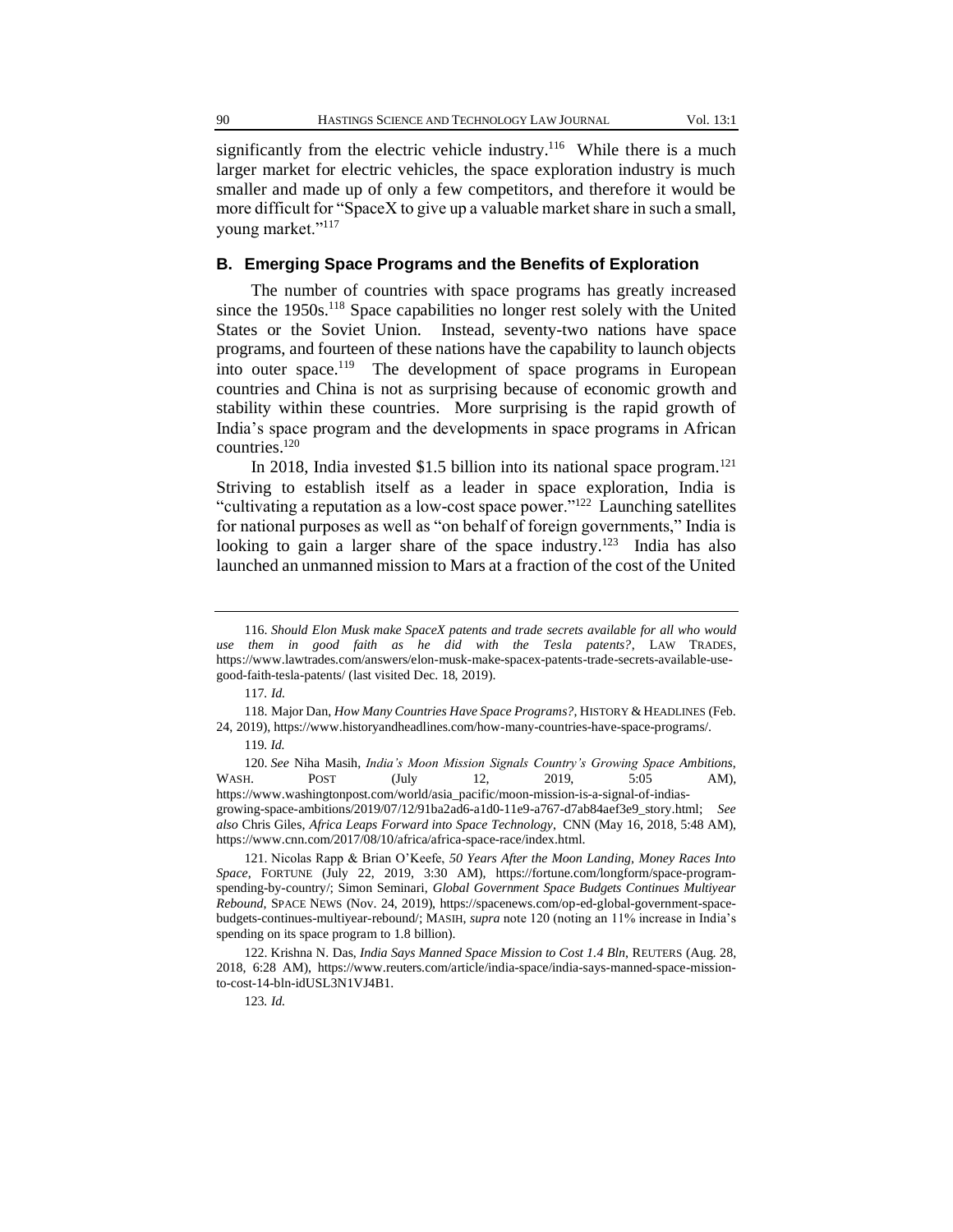States' Mars mission.<sup>124</sup> Looking to take the next advancement in space flight, India announced in 2018 that it is aiming to send a small crew to low-Earth orbit. $125$ 

African countries are also developing and expanding space programs. Spending \$36 million on its space program in 2018, South Africa is in the process of building infrastructure that will allow the country to host the Square Kilometre Array, the world's biggest radio telescope.<sup>126</sup> Nigeria is aiming to be the first African country to send manned missions into space.<sup>127</sup> Having launched five satellites since 2003, Nigeria is now planning to send astronauts to space by 2030.<sup>128</sup> Other African countries are in the process of developing space agencies, designing satellites, and launching satellites into space. $129$ 

These impressive advancements are not without criticism. African space programs "are frequently criticized for being a waste of money" as those nation are facing "more immediate concerns."<sup>130</sup> Yet, India's space program has shown that modest investments in a space program can result in economic and social gains for the country.<sup>131</sup> By investing in space exploration, African countries can also utilize space-related technology to promote economic development and address the pressing concerns that African countries are facing. After all, investment in a space program goes beyond national prestige.<sup>132</sup> Space programs can serve as economic

126. Giles, *supra* note 120; SQUARE KILOMETRE ARRAY, https://southafrica.skatelescope.org/welcome/ (last accessed Dec. 18, 2019).

127*. Id*.

128. *Id*.; *Government Spending in Space Programs Reaches \$62 Billion in 2016*, EUROCONSULT (May 30, 207), http://euroconsult-ec.com/30\_May\_2017/.

129. *See* Giles, *supra* note 120. (In 2017, Ethiopia announced goal to launch satellites into space within the next 5 years and in 2015 opened a multi-million observatory. In 2017, Kenya launched its first "cube satellite." In 2017 Ghana sent its "first satellite into orbit.").

130. *Id*.; *See also*, A.R., *How Can Poor Countries Afford Space Programmes?*, THE ECONOMIST (Nov. 4, 2013), https://www.economist.com/the-economistexplains/2013/11/04/how-can-poor-countries-afford-space-programmes ("But as the Mangalyaan begins its journey, many might wonder how a country that cannot feed all of its people can find the money for a Mars mission.").

131. Rathi, *supra* note 3 ("In the last 44 years, [India] has achieved remarkable feats on a shoe-string budget.").

132. Zoe Hawkins, *Space Exploration is for Everyone*, *Including Developing Nations,* CRITICAL HIT (Feb. 8, 2017), https://www.criticalhit.net/technology/space-exploration-everyoneincluding-developing-nations/.

<sup>124.</sup> *Id*. (India unmanned Mars mission cost \$74 million, which is "a fraction of the \$671 million the U.S. space agency NASA spent on its MAVEN Mars mission.").

<sup>125</sup>*. Id.*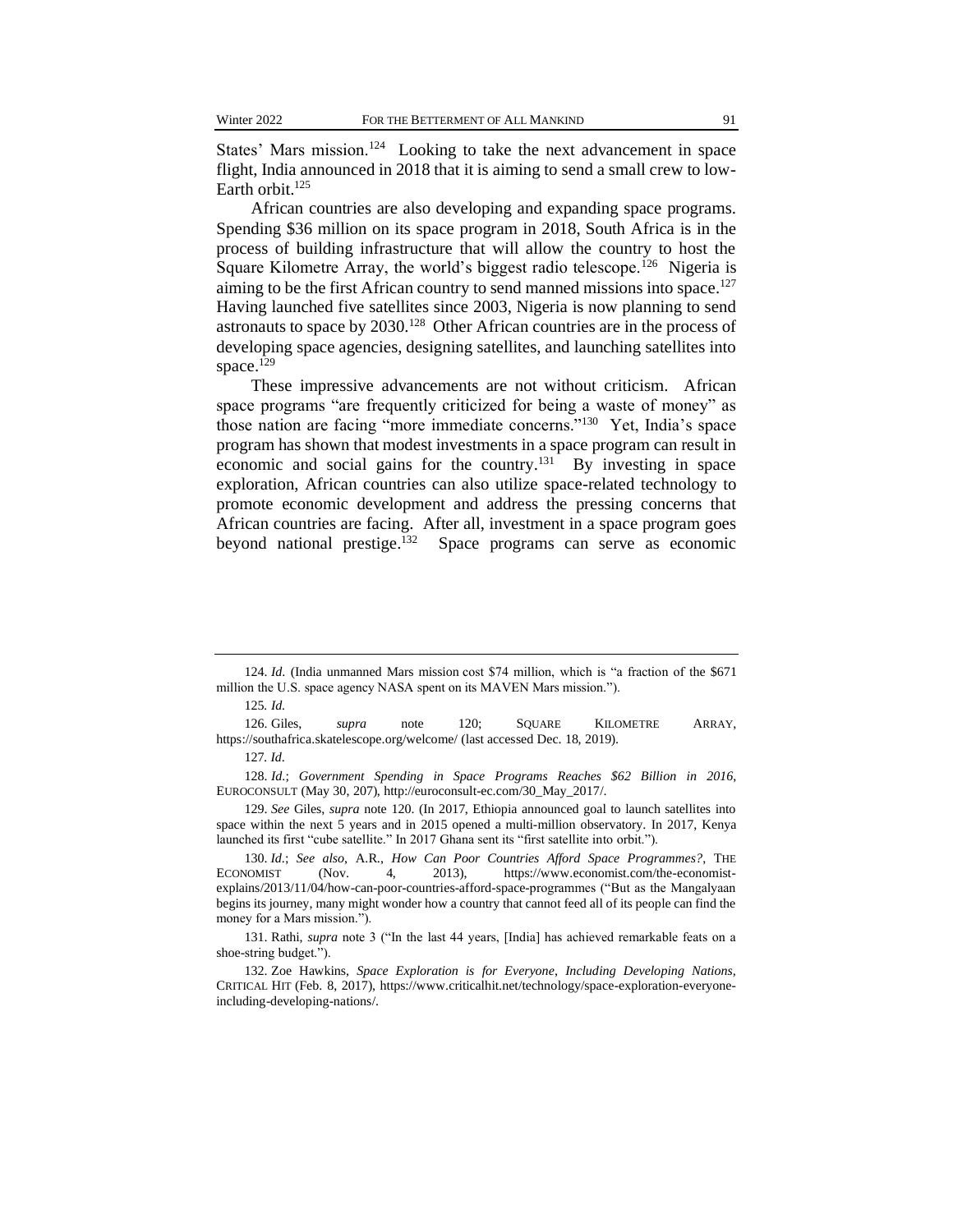drivers,<sup>133</sup> contribute to improvement in agriculture, <sup>134</sup> and improve communication systems.<sup>135</sup> Importantly, space exploration leads to technology innovation and "new means to address global challenges."<sup>136</sup>

Space exploration "generates tremendous Return-On-Investment."<sup>137</sup> Early satellites that were designed to study outer space contributed crucial knowledge that led to the development of "satellite telecommunications, global positioning, and advances in weather forecasting."<sup>138</sup> Technology used for space exploration led to spin off technology that is used in "everyday life, from solar panels to implantable heart monitors, from cancer therapy to light-weight materials, and from water-purification systems to improved computing systems and to global search-and-rescue system[s]."<sup>139</sup> Financial estimates for ROI from technology spinoffs "range from \$2 back for every \$1 spent to \$7 for every \$1 spent."<sup>140</sup>

Space technology can be particularly valuable in developing countries. For example, the research into sustainably growing plants in outer space has helped improve agricultural growing techniques on Earth in regions where growing food was "previously considered impossible."<sup>141</sup> NASA satellites "help Kenyan farmers protect their crops from frost, Nepalese officials monitor forest fires, and policymakers in Botswana prevent land degradation."<sup>142</sup> This satellite imagery also measures vegetation health and rainfall measurements. This ability to "monitor for potential crop failures" helps African countries predict food availability and shortages.<sup>143</sup>

Space exploration can also lead to economic growth as developing countries can use the space industry as "a means to bootstrap high-tech

138. NASA, INT'L SPACE EXPLORATION COORDINATION GROUP, *Supra* note 135, at 1.

<sup>133.</sup> Ian A. Christensen, Jason W. Hay & Angela D. Peura, *National Development Through Space: India as a Model*, *in* SPACE TECHNOLOGIES FOR THE BENEFIT OF HUMAN SOCIETY AND EARTH 453 (2009).

<sup>134.</sup> Hawkins, *supra* note 132.

<sup>135.</sup> NASA, *Benefits Stemming from Space Exploration*, INT'L SPACE EXPLORATION COORDINATION GROUP 1 (Sept. 2013), https://www.nasa.gov/sites/default/files/files/Benefits-Stemming-from-Space-Exploration-2013-TAGGED.pdf.

<sup>136.</sup> *Id.* at 1-2.

<sup>137.</sup> Hawkins, *supra* note 132 (quoting Kartik Kumar, an Analog Astronaut with the Austrian Space Forum).

<sup>139</sup>*. Id.*

<sup>140.</sup> Kjell Stakkestad, *What Space Exploration Means for the Growth of Our Economy*, PHX. BUS. J. (Jan. 7, 2016), https://www.bizjournals.com/phoenix/blog/techflash/2016/01/what-spaceexploration-means-for-the-growth-of-our.html.

<sup>141.</sup> Hawkins, *supra* note 132 (quoting Kartik Kumar, an Analog Astronaut with the Austrian Space Forum).

<sup>142.</sup> Linda Poon, *NASA's Mission to Bring Data from Space to the Developing World*, CITY LAB (Sept. 24, 2015), https://www.citylab.com/life/2015/09/nasas-mission-to-bring-data-fromspace-to-the-developing-world/406537/.

<sup>143</sup>*. Id.*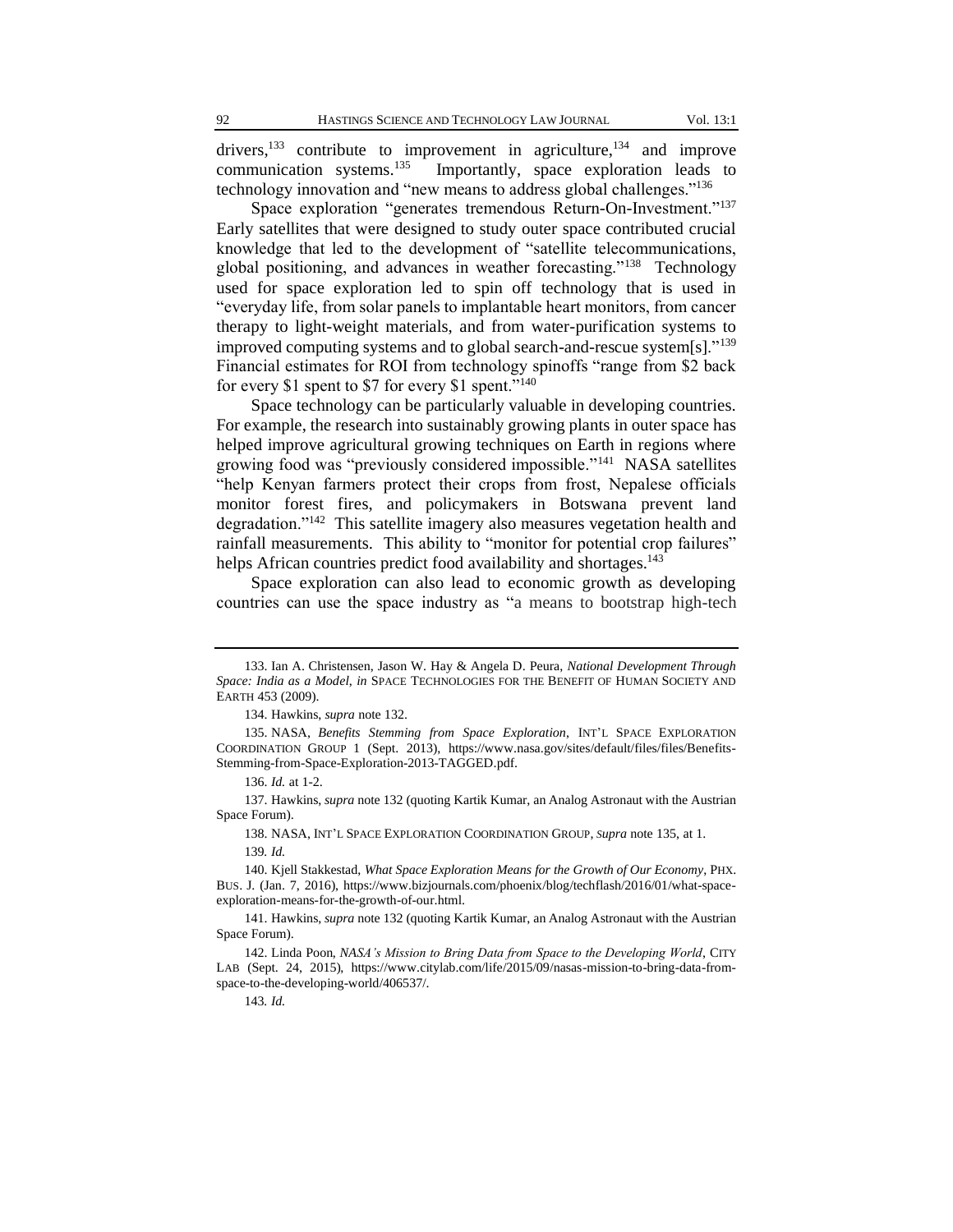industries and lead to sustainable jobs."<sup>144</sup> Creating a space program leads to investment in infrastructure and space assets – such as remote sensing (e.g., using a satellite to scan the Earth) – enable a country to identify and manage natural existing resources, "thereby increasing a nation's productivity and wealth."<sup>145</sup> Additionally, "by developing the skills and technologies necessary for a national space program," a country can build "the capacity for a technically driven economy."<sup>146</sup>

#### **C. Working Together for the Betterment of All**

NASA and other established space programs have worked to share the benefits and resources that these agencies have gathered from space exploration in many ways. As discussed in Part III(C), programs like the United Nations Development Program<sup>147</sup> and the United Nations ("UN") space mission on the Dream Chaser<sup>148</sup> show an effort by the international community to include developing space programs in space exploration and research initiatives. Notably, developing countries can participate directly in ongoing research instead of simply receiving an organization's finished research product.

NASA's approach to patenting its inventions encourages public access to space technology. Unlike private companies that generally seek to exclude others from using the company's patented technology, NASA has a unique patent strategy that "is focused on promoting development and access, rather than . . . prevent [ing] others from relying on the technology."<sup>149</sup> NASA only patents technology that "can be brought to market within seven years and that which a patent license is deemed the best way to get the technology to market."<sup>150</sup> NASA has also dedicated numerous patents to the public domain. By 2016, NASA had released "56 formerly-patented agency technologies into the public domain."<sup>151</sup> By patenting an invention before dedicating the patent to the public, "NASA precludes other inventors from

<sup>144.</sup> Hawkins, *supra* note 132.

<sup>145.</sup> Christensen, *supra* note 133, at 456; *What is Remote Sensing?*, NAT'L OCEAN SERV. (June 25, 2018), https://oceanservice.noaa.gov/facts/remotesensing.html.

<sup>146.</sup> Christensen, *supra* note 133, at 456.

<sup>147.</sup> Carl Q. Christol, *Space Joint Ventures: The United States and Developing Nations*, 8 AKRON L. REV. 398, 398-99, 409 (1975).

<sup>148.</sup> Merrit Kennedy, *The United Nations is Launching a Space Mission*, NPR (Sept. 30, 2016), https://www.npr.org/sections/thetwo-way/2016/09/30/495954858/the-united-nations-islaunching-a-space-mission.

<sup>149.</sup> Krista L. Cox, *NASA Patent Licenses Demonstrate Space Research Not Just for Aerospace Industry*, ABOVE THE L. (Oct. 25, 2018), https://abovethelaw.com/2018/10/nasa-patentlicenses-demonstrate-space-research-not-just-for-aereospace-industry/.

<sup>150</sup>*. Id.*

<sup>151.</sup> *NASA Makes Dozens of Patents Available in Public Domain to Benefit U.S. Industry*, NASA (May 5, 2016), https://www.nasa.gov/press-release/nasa-makes-dozens-of-patentsavailable-in-public-domain-to-benefit-us-industry.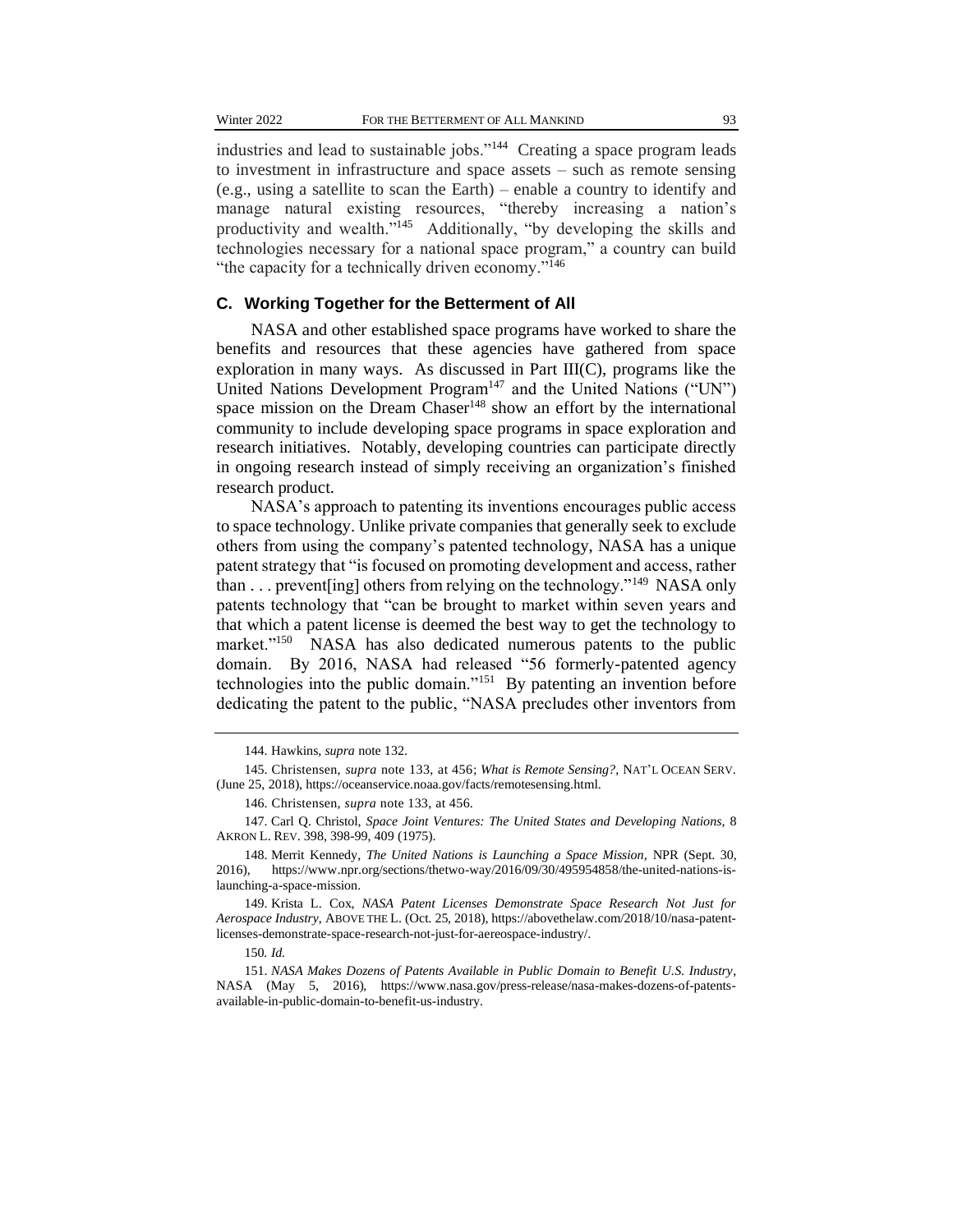obtaining that patent, thereby also preventing the patent being used to exclude others."<sup>152</sup> Additionally, NASA offers both exclusive and nonexclusive licenses to its patented technology.<sup>153</sup> These efforts make spacerelated patented technology more available for public use within and outside of the United States. Another interesting approach is to shorten the patent duration granted to technology discovered on the ISS. Under the NASA Authorization Act of 2010, NASA can enter into cooperative agreements with private companies to conduct research aboard the ISS.<sup>154</sup> While patents invented in the United States are granted a twenty-year patent term for an invention patented in the United States, discoveries made on the ISS may have shorter protection periods if the cooperative agreement shortens the patent duration.<sup>155</sup> This short-term patent reflects the principle of sharing space-related technology and information instead of excluding others from its use. However, while this approach appears to strike a good balance, there are drawbacks and complications when dealing with short-term patent rights that differ from the established twenty-year duration found throughout most of the world. Zero Gravity Solutions, Inc., a company researching microgravity planting, argued that "[i]t could take five years of research to get to the point where you have something you can patent."<sup>156</sup> Understandably, companies may be discouraged from conducting research if the company does not receive any real commercial use from those property rights. Again, the balancing act of patent law looks to guard the public domain while still providing an incentive to inventors to research and invent. This incentive is important because of the benefit this technology will bring to the public domain.

A developing country is not necessarily limited to the country's infrastructure or the capability of the individual space program. Developing countries can also participate in joint ventures with countries possessing

<sup>152.</sup> Cox, *supra* note 149.

<sup>153</sup>*. Id.*

<sup>154.</sup> National Aeronautics and Space Administration Authorization Act of 2010, PUB. L NO. 111-267, §504, 124 Stat 2805, 2825-26 (2010).

<sup>155.</sup> 35 U.S.C. § 154(a)(2). *See* Alexandra M. Davidson, *To Explore Outer Space: The Intellectual Property Frontier for Patents*, 47 HOFSTRA L. REV. 889, 902 (2019) (protection on the duration of a patent); *See also* Debra Werner, *U.S. Intellectual Property Rules Hinder Space Station Research*, SPACE NEWS (Nov. 27, 2013), https://spacenews.com/38389us-intellectual-propertyrules-hinder-space-station-research ("If the discoveries occur on the space station, however, Zero Gravity Solutions would have exclusive rights to its inventions for only five years.").

<sup>156.</sup> Anna*, Space Law: The Commercialization of Space and its Patents*, U. OF DEL.: INTELL PROP. IN THE DIGITAL AGE (Apr. 16, 2015), https://sites.udel.edu/cisc356/2015/04/16/space-lawthe-commercialization-of-space-and-its-patents/ (quoting Richard Godwin of Zero Gravity Solutions); *See also* Werner, *supra* note 155. ("Other commercial researchers eager to explore the potential benefits of microgravity on plants, pharmaceuticals and materials express similar concerns that government rules limiting their intellectual property rights could prevent them from profiting from new discoveries.").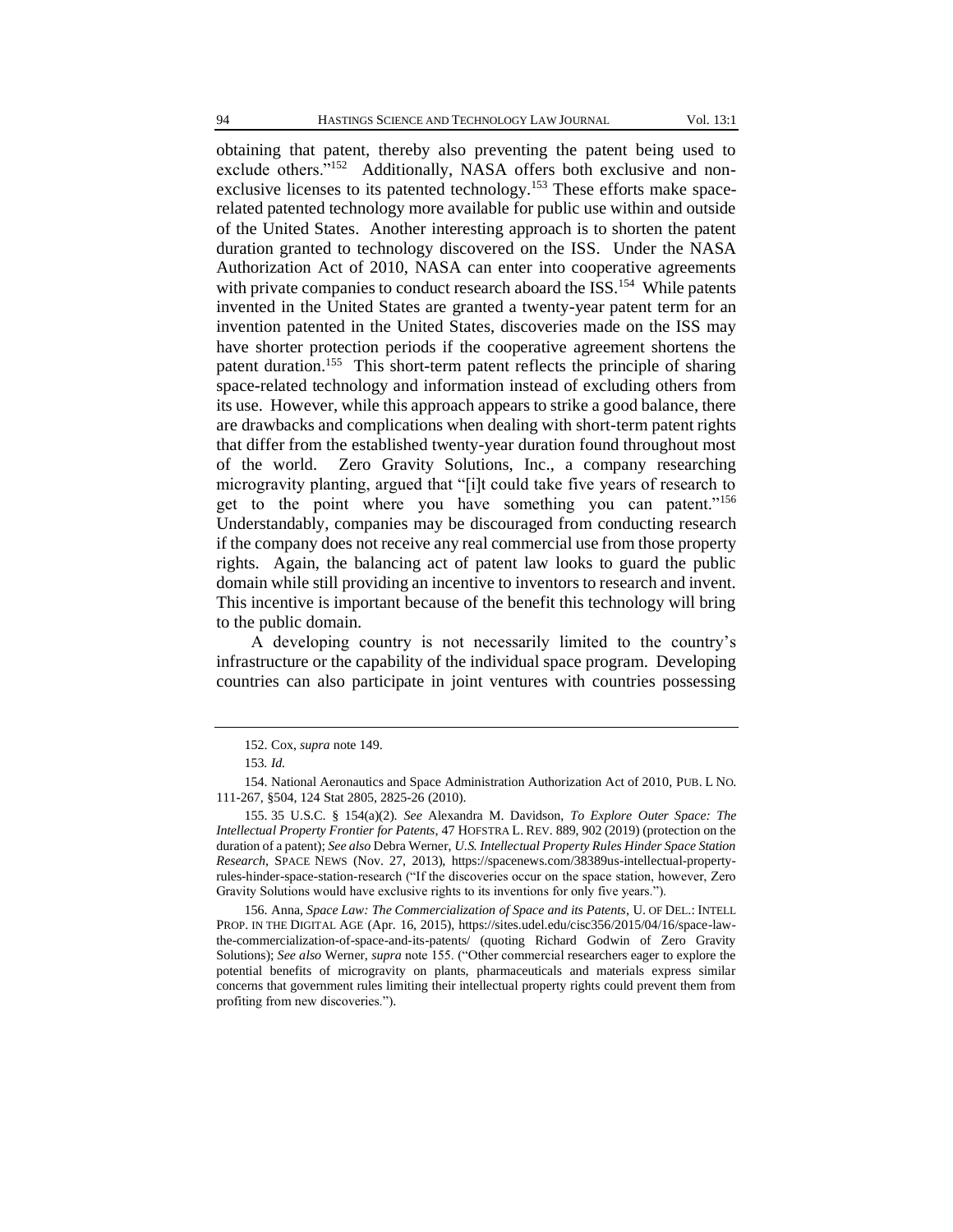more advanced space capabilities in order to benefit from space technology. The United Nations Development Program (UNDP) works to "facilitate international cooperation in the development of regional communication satellites" as well as assisting other countries participating in joint ventures.<sup>157</sup> For example, the UNDP worked with "eight Latin American countries" to conduct a feasibility study of a "regional educational television satellite system."<sup>158</sup>By 1974, the UNDP contributed a total of \$4,042,440 to joint venture projects in 11 developing countries.<sup>159</sup>

Another opportunity for developing countries is the United Nations' plan to launch its own space mission that is "packed with scientific experiments from countries that can't afford their own space program."<sup>160</sup> The goal is to launch a shuttle ("Dream Chaser") in 2021 for a "14-day flight in low Earth orbit" with the shuttle being outfitted with "20 to 25 laboratory stations for countries to do experiments in microgravity."<sup>161</sup> Additionally, prior to the mission, the United Nations' Office for Outer Space Affairs is "planning to provide technical support to countries that haven't had experience conducting microgravity experiments."<sup>162</sup> Because of the financial cost and technical training necessary to start a space program, joint ventures could allow developing countries to participate in space exploration without over investing the limited resources available in the country.<sup>163</sup>

## **V. To Give or Not to Give . . . A Patent**

In an ideal world, all areas that touch space exploration would be equally accessible and usable to every person in the world. All research, technology, and infrastructure could be utilized by each nation to conduct its own exploration into outer space. Because of the enormous benefits stemming from space exploration, it would seem that unrestricted access to space is for the betterment of all mankind. From this perspective, intellectual property as a form of legal appropriation seems to disfavor space exploration as a common good. Instead of unrestricted access, nations have developed a property-rights system that allows inventors of new technology to exclude others from utilizing their inventions for twenty years. And yet, the patent

<sup>157.</sup> Christol *supra* note 147.

<sup>158</sup>*. Id*. at 409.

<sup>159.</sup> *Id.* at 410.

<sup>160.</sup> Merrit Kennedy, *The United Nations is Launching a Space Mission*, NPR (Sept. 30, 2016), https://www.npr.org/sections/thetwo-way/2016/09/30/495954858/the-united-nations-islaunching-a-space-mission.

<sup>161</sup> *Id.* at 157.

<sup>162.</sup> Kennedy, *supra* note 160.

<sup>163.</sup> Christol, *supra* note 147, at 411 ("Just as the average individual cannot afford a \$33,500 Rolls Royce automobile, it would be a mistake for an LDC to commit its limited resources to an extensive space program.").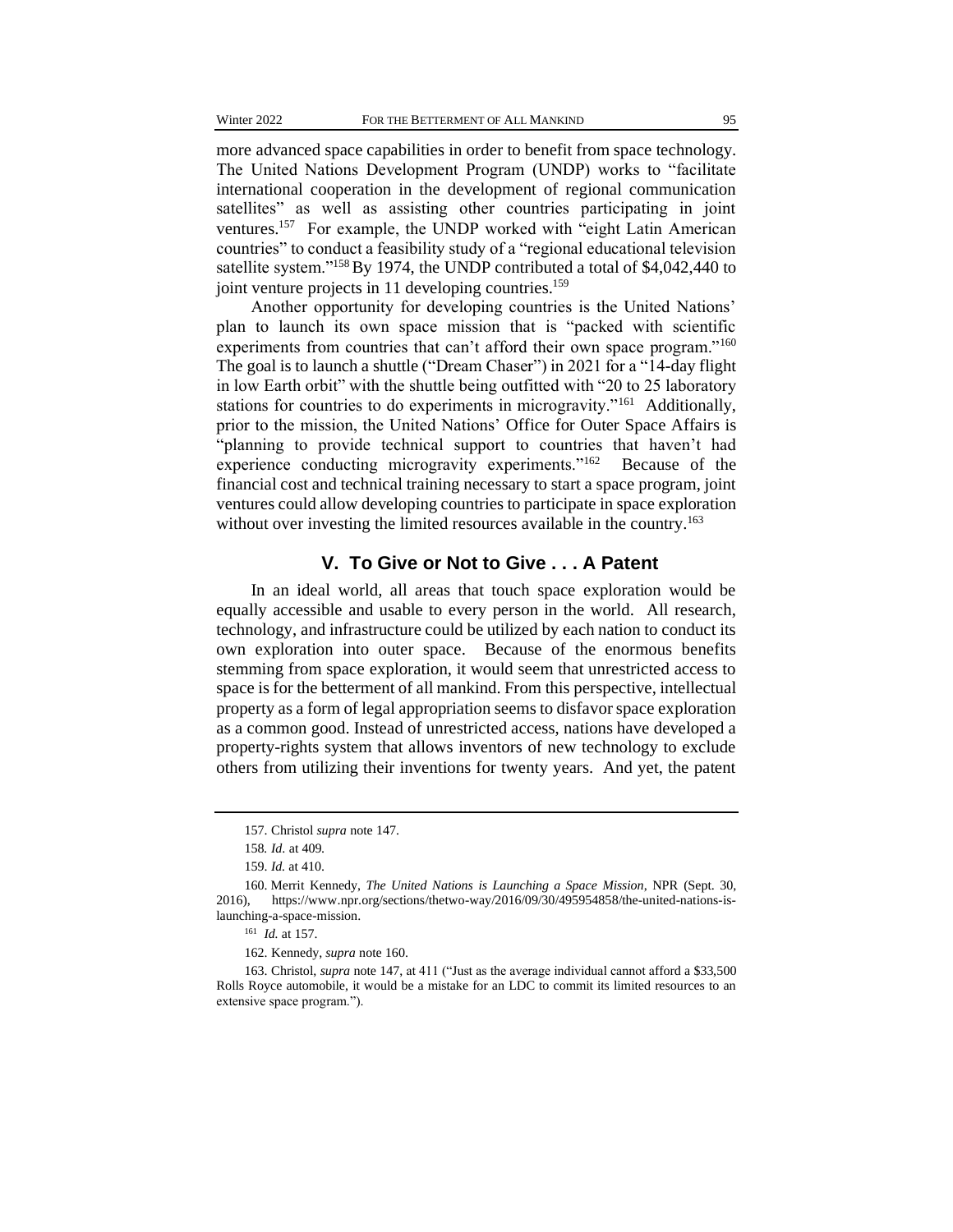system provides valuable incentives for private actors investing in space exploration. Without patent protection, space research and exploration could decrease, and then no country would receive benefits from outer space.

As private entities and other nations enter space exploration, the global community needs to clarify what conduct is permissible in space and what property rights an individual or organization has to the resources – both tangible and intellectual – of outer space. The Outer Space Treaty declared that space exploration was to be conducted for "the benefit and in interests of all countries, irrespective of their degree of economic or scientific development" and that this exploration and use "shall be the province of all mankind"<sup>164</sup> Although the full legal implications of the Outer Space Treaty are unclear, this guiding principle reaffirms that the benefits of space are for all nations, not just the select group of countries who entered the race first. At a minimum, the Outer Space Treaty designates space as a *res communis*, meaning that all states have a right to use the area.<sup>165</sup> Now that developing countries are partnering with other nations and creating their own programs, developing countries have a greater ability to go to space and collect space minerals. Perhaps there is less need to resolve how tangible property should be used for the betterment of all mankind. But, if the global community allows private entities to claim intangible properties rights on the use of space (e.g., a method using microgravity to perform a chemical reaction), then this property right does interfere with another's use of outer space. This would violate the *res communis* principle of the Outer Space Treaty and ignore the interests of developing countries by simply rewarding the private company that researches space first.

So how can the world create incentives for space exploration while abiding by international law? First, the global community should pass a new UN space treaty ("Treaty") that clarifies property interests in outer-space resources. The Treaty should recognize outer space as "common heritage" and specify that the minerals and other resources of space belong to all nations. However, the Treaty should also provide a patent system to grant inventors property rights in inventions derived from these space resources. Inventors would submit patent applications to a newly created UN committee, disclosing their inventions and identifying the role that outer space materials have in the inventions. The UN committee would then assess the patentability of the invention.

Recognizing that space resources are the common heritage of all nations, the patent terms would operate differently than the standard twentyyear patent terms recognized by most nations.<sup>166</sup> Inventions based on outerspace resources would receive shorter terms then would be granted under

<sup>164.</sup> G.A. Res. 2222 (XXI), *supra* note 10, at art. 1.

<sup>165</sup>*. See supra* Part I(A).

<sup>166</sup>*. See supra* Part III(C).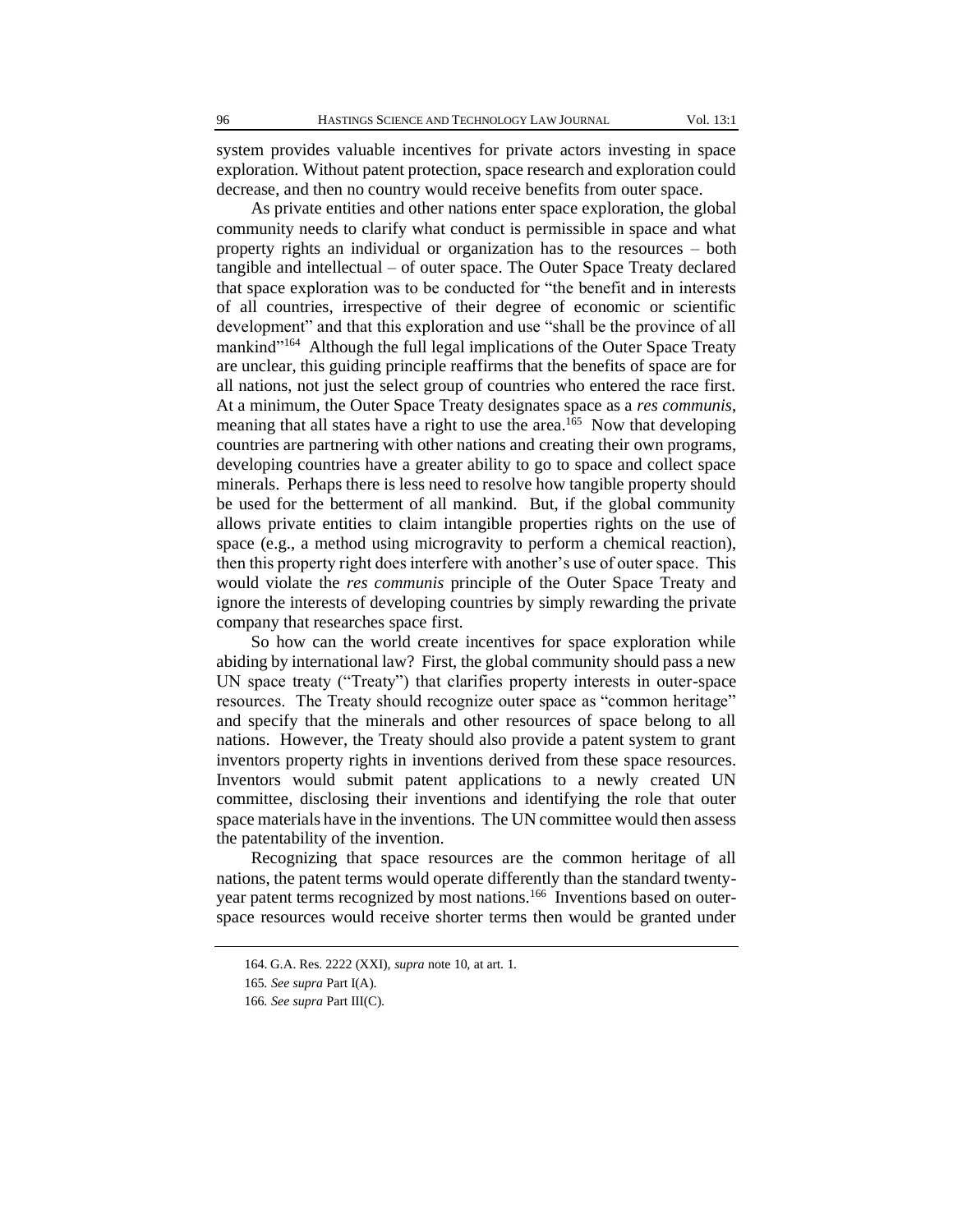domestic law. These short-patent terms (e.g., seven years) would reflect that the use of a global resource should not be given long-term exclusionary rights. However, inventors could apply for a waiver by agreeing to goodfaith negotiations for the licensing of their inventions with developing countries. If the inventor agrees to this licensing, then the inventor would receive a longer-patent term (e.g., fourteen years) on the invention. Each provision of the Treaty should be self-executing to avoid the need for additional legislation to implement the Treaty.

## **D. Conclusion**

The benefits of outer-space research and exploration are significant and could provide valuable information and technology to nations that are struggling economically. But, without an international treaty to govern the granting of intangible property rights for outer-space resources, there will be little consensus on the appropriate scope of patented technology based on these resources. This Treaty would recognize outer-space resources as the common heritage of mankind while still providing incentives for space research and exploration. Even more valuable is the incentive for inventors to partner with and license their inventions in order to receive a longer patent term. This Treaty, therefore, would encourage the exploration of outer space while ensuring that this exploration truly is for the betterment of all mankind.